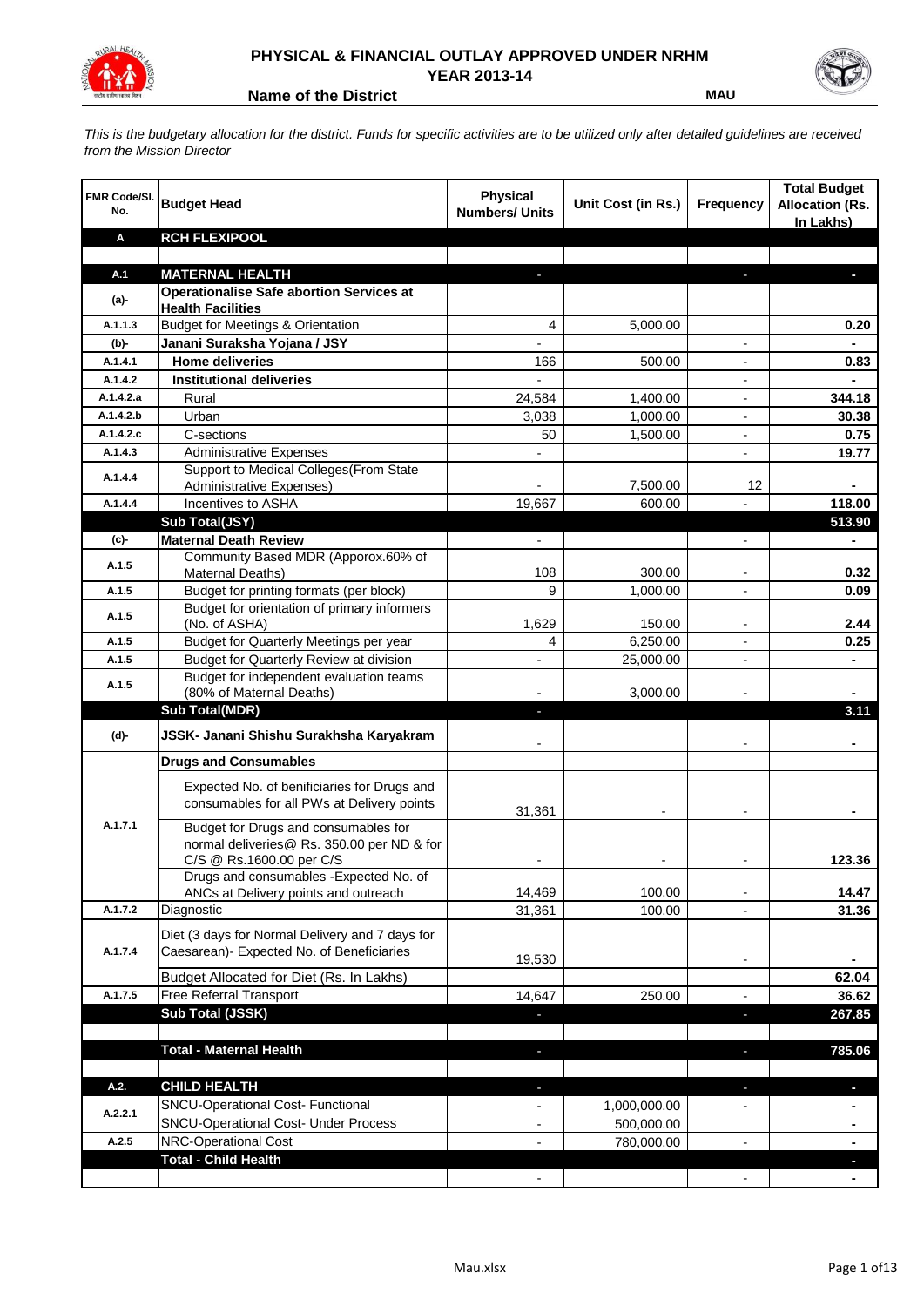| FMR Code/SI.<br>No.  | <b>Budget Head</b>                                                                                                                                                                                                                                                                                            | Physical<br><b>Numbers/ Units</b> | Unit Cost (in Rs.) | <b>Frequency</b>         | <b>Total Budget</b><br><b>Allocation (Rs.</b><br>In Lakhs) |
|----------------------|---------------------------------------------------------------------------------------------------------------------------------------------------------------------------------------------------------------------------------------------------------------------------------------------------------------|-----------------------------------|--------------------|--------------------------|------------------------------------------------------------|
| A.3                  | <b>FAMILY PLANNING</b>                                                                                                                                                                                                                                                                                        | $\sim$                            |                    | $\blacksquare$           | $\sim$                                                     |
| A.3.1                | <b>Terminal/Limiting Methods</b>                                                                                                                                                                                                                                                                              |                                   |                    |                          |                                                            |
| A.3.1.1              | Orientation workshop, dissemination of<br>manuals on FP standards & quality<br>assurance of sterilisation services, fixed day<br>planning meeting                                                                                                                                                             | 1                                 | 25,000.00          | $\overline{\phantom{a}}$ | 0.25                                                       |
| A.3.1.2              | Female Sterilisation Camps Proposed                                                                                                                                                                                                                                                                           | 153                               | 2,000.00           |                          | 3.06                                                       |
| A.3.1.3              | <b>NSV Camps Proposed</b>                                                                                                                                                                                                                                                                                     | $\overline{2}$                    | 3,500.00           |                          | 0.07                                                       |
| A.3.1.4              | <b>Compensation for Female Sterilisation</b>                                                                                                                                                                                                                                                                  | 4,830                             | 1,000.00           | $\overline{\phantom{a}}$ | 48.30                                                      |
| A.3.1.5              | Compensation for male sterilization/NSV                                                                                                                                                                                                                                                                       |                                   |                    |                          |                                                            |
|                      | Acceptance                                                                                                                                                                                                                                                                                                    | 28                                | 1,500.00           |                          | 0.42                                                       |
| A.3.1.6              | Orientation Workshop on accreditation of<br>private providers to provide sterilization<br>services                                                                                                                                                                                                            | 1                                 | 10,000.00          | $\blacksquare$           | 0.10                                                       |
| A.3.2                | <b>Spacing Methods</b>                                                                                                                                                                                                                                                                                        |                                   |                    |                          | ۰                                                          |
|                      | IUD services at health facilities (including                                                                                                                                                                                                                                                                  |                                   |                    |                          |                                                            |
| A.3.2.2              | fixed day services at Sub Centres-L1)                                                                                                                                                                                                                                                                         | 35                                | 3,000.00           | $\overline{\phantom{a}}$ | 1.05                                                       |
| A.3.2.3              | IUD services at health facilities (including<br>fixed day services at Sub Centre-L1 ) No. of<br><b>IUCD</b> insertions                                                                                                                                                                                        | 11,732                            | 20.00              |                          | 2.35                                                       |
| A.3.3                | POL for Family Planning/ Others (including<br>additional mobility support to surgeon's team<br>if req)-Budget given according to total nos.<br>of Female Sterilization Camps.                                                                                                                                 | 153                               | 1,000.00           |                          | 1.53                                                       |
| A.3.5.2              | <b>Performance rewards</b>                                                                                                                                                                                                                                                                                    |                                   |                    |                          |                                                            |
|                      | Division level: Rs. 11.25 Lakh @ Rs.<br>62,500/- per division (Rs.20,000 for 1st, Rs.<br>15,000 for 2nd and Rs. 10,000 for 3rd<br>position for best performing tubectomy<br>surgeon at each division, Rs. 15,000 for<br>best performing NSV surgeon, and Rs.2000/-<br>for best SN and Rs.500/- for best ANM). |                                   |                    |                          |                                                            |
|                      |                                                                                                                                                                                                                                                                                                               |                                   | 62,500.00          |                          | ۰                                                          |
| A.3.5.3              | World Population Day' celebration                                                                                                                                                                                                                                                                             |                                   |                    |                          |                                                            |
|                      | For District level activities                                                                                                                                                                                                                                                                                 | 1                                 | 100,000.00         |                          | 1.00                                                       |
|                      | For Block level activities                                                                                                                                                                                                                                                                                    | 9                                 | 10,000.00          | $\blacksquare$           | 0.90                                                       |
| A.3.5.4<br>A.3.5.4.2 | Other strategies/ activities<br>Orientation of district nodal officers for<br>change in FP Beema Policy-No. of<br>Workshops                                                                                                                                                                                   | 1                                 | 10,000.00          |                          | 0.10                                                       |
|                      | <b>Total -Family Planning</b>                                                                                                                                                                                                                                                                                 | $\overline{\phantom{a}}$          |                    | ٠                        | 59.13                                                      |
|                      |                                                                                                                                                                                                                                                                                                               | $\overline{\phantom{a}}$          |                    | $\overline{\phantom{a}}$ |                                                            |
| A.4                  | ADOLESCENT REPRODUCTIVE AND<br><b>SEXUAL HEALTH / ARSH</b>                                                                                                                                                                                                                                                    |                                   |                    | $\blacksquare$           |                                                            |
| A.4.1.4              | <b>Operating Expenses</b>                                                                                                                                                                                                                                                                                     |                                   |                    |                          |                                                            |
|                      | For Existing Clinics                                                                                                                                                                                                                                                                                          | $\blacksquare$                    | 2,500.00           | 12                       | ۰                                                          |
| A.4.2                | <b>School Health programme</b>                                                                                                                                                                                                                                                                                | $\blacksquare$                    |                    | $\overline{a}$           |                                                            |
| A.4.2.1              | Dissemination of Guidelines for School<br>Health Programme (14 Nos. for each Block<br>and 7 Nos. for District Level)                                                                                                                                                                                          | 133                               | 75.00              | 1                        | 0.10                                                       |
| A.4.2.2              | Convergence Meeting at Block level (Twice<br>in a year)                                                                                                                                                                                                                                                       | 9                                 | 2,500.00           | 2                        | 0.45                                                       |
| A.4.2.3              | Mobility Support (For Block Level)                                                                                                                                                                                                                                                                            | 9                                 | 25,000.00          | 6                        | 13.50                                                      |
| A.4.3                | Other strategies/activities                                                                                                                                                                                                                                                                                   | $\overline{\phantom{a}}$          |                    | -                        | ۰                                                          |
| A.4.3.2              | <b>Menstrual Hygiene</b>                                                                                                                                                                                                                                                                                      | $\overline{\phantom{a}}$          |                    | ٠                        | ۰                                                          |
|                      | No.of Blocks                                                                                                                                                                                                                                                                                                  | $\overline{\phantom{a}}$          |                    |                          |                                                            |
|                      | No.of ASHAs                                                                                                                                                                                                                                                                                                   | $\overline{\phantom{a}}$          |                    |                          |                                                            |
|                      | One Planning & Sensitization meeting at                                                                                                                                                                                                                                                                       |                                   |                    |                          |                                                            |
|                      | Dist.level @Rs.5000/-meeting                                                                                                                                                                                                                                                                                  |                                   | 5,000.00           |                          |                                                            |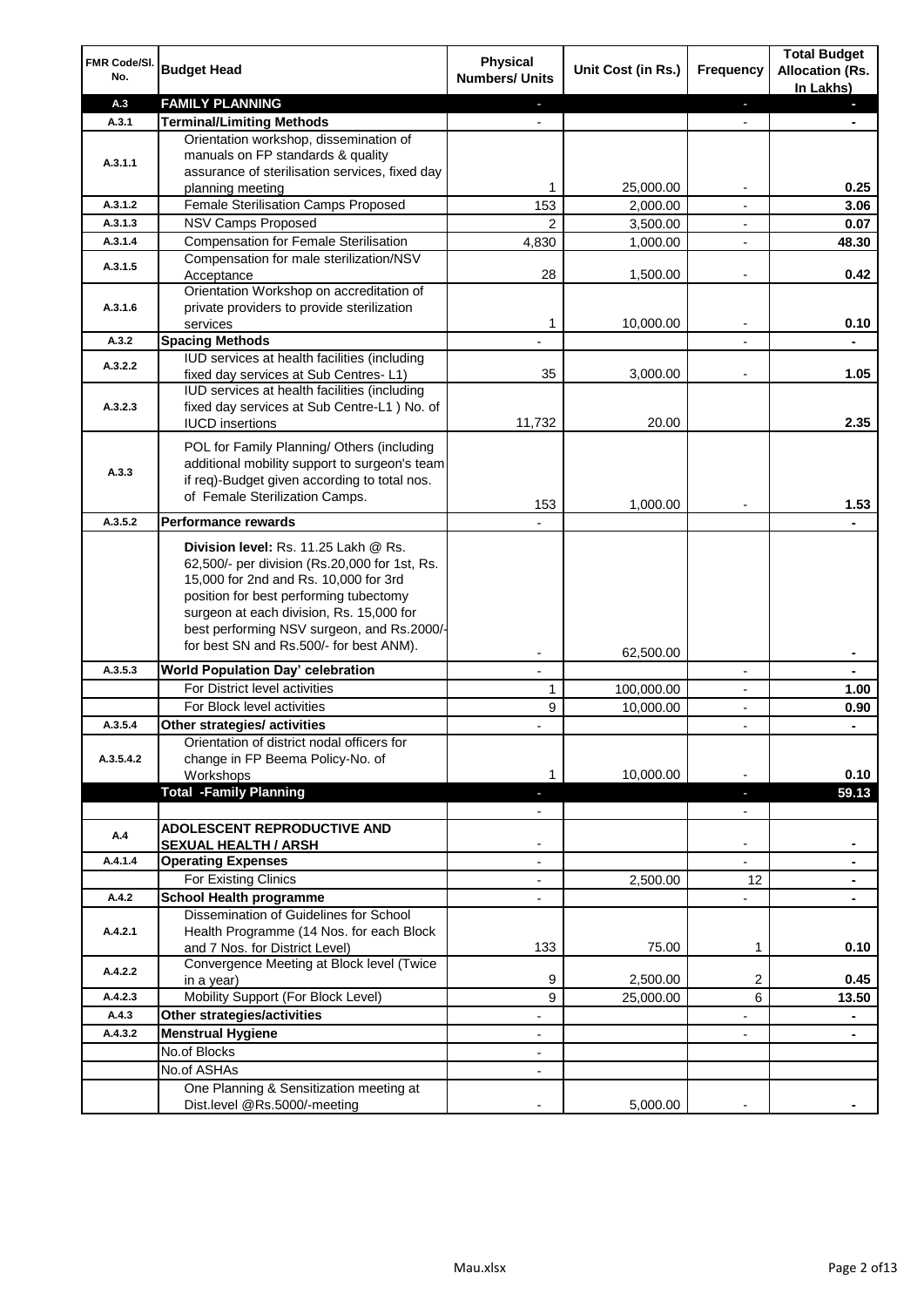| FMR Code/SI.<br>No.        | <b>Budget Head</b>                                                                                                                                        | Physical<br><b>Numbers/ Units</b> | Unit Cost (in Rs.)     | Frequency                | <b>Total Budget</b><br><b>Allocation (Rs.</b><br>In Lakhs) |
|----------------------------|-----------------------------------------------------------------------------------------------------------------------------------------------------------|-----------------------------------|------------------------|--------------------------|------------------------------------------------------------|
|                            | One Review & Refresher meeting at<br>Dist.level @Rs.5000/-meeting                                                                                         |                                   | 5,000.00               |                          |                                                            |
|                            | Reporting Register for District & Blocks                                                                                                                  |                                   |                        |                          |                                                            |
|                            | @Rs.30/-register                                                                                                                                          |                                   | 30.00                  |                          |                                                            |
|                            | Reporting Register for ASHA @Rs.30/-regist                                                                                                                |                                   | 30.00                  |                          |                                                            |
|                            | Storage Almirahs for District & Blocks<br>@Rs.5000/- Almirahs                                                                                             | $\blacksquare$                    | 5,000.00               | $\overline{\phantom{a}}$ |                                                            |
|                            | 2 Flex banner with hanging rod per                                                                                                                        |                                   |                        |                          |                                                            |
|                            | block/Dist.@Rs.500/-banner                                                                                                                                |                                   | 500.00                 |                          |                                                            |
|                            | <b>Sub-total ARSH</b>                                                                                                                                     |                                   |                        | $\sim$                   | 14.05                                                      |
| A.5                        | <b>URBAN RCH (focus on Urban slums)</b>                                                                                                                   |                                   |                        |                          |                                                            |
| A.5.2                      | Human Resource for Urban Health                                                                                                                           |                                   |                        |                          |                                                            |
| A.5.2.1                    | Doctors/Mos                                                                                                                                               | $\overline{2}$                    | 36,000.00              | 6                        | 4.32                                                       |
| A.5.2.4<br>A.5.2.5         | <b>ANM</b><br><b>Staff Nurse</b>                                                                                                                          | $\overline{c}$                    | 9,900.00<br>16,500.00  | 6<br>6                   | 1.19<br>1.98                                               |
| A.5.2.12                   | Sweeper cum Choukidar                                                                                                                                     | 2<br>2                            | 4,950.00               | 6                        | 0.59                                                       |
| A.5.3                      | Operating expenses for UHP and UHC                                                                                                                        |                                   |                        |                          | $\blacksquare$                                             |
|                            | Rent @7000/Month/Centre                                                                                                                                   | 2                                 | 7,000.00               | 6                        | 0.84                                                       |
|                            | Telephone Bills @ 1000/Month/Centre                                                                                                                       | $\overline{c}$                    | 1,000.00               | 6                        | 0.12                                                       |
|                            | Electricity Bills @ 1500/Month/Centre                                                                                                                     | $\overline{c}$                    | 1,500.00               | 6                        | 0.18                                                       |
|                            | Contingency @ 500/Month/Centre                                                                                                                            | $\overline{2}$                    | 500.00                 | 6                        | 0.06                                                       |
|                            | <b>Total- Urban Health</b>                                                                                                                                | ÷.                                |                        | ×                        | 9.28                                                       |
|                            |                                                                                                                                                           |                                   |                        |                          | $\blacksquare$                                             |
| A.7                        | <b>PNDT Activities</b>                                                                                                                                    | ٠                                 |                        | ×                        | ٠                                                          |
| A.7.1                      | <b>Support to PC-PNDT Cells</b>                                                                                                                           | $\blacksquare$                    |                        | $\blacksquare$           | ٠                                                          |
|                            | <b>Divisional Level</b><br>Remuneration of Data Assistant (At Each                                                                                        | $\blacksquare$                    |                        |                          |                                                            |
|                            | Division PC-PNDT Cell)                                                                                                                                    |                                   | 17,000.00              | 12                       |                                                            |
|                            | Contingency for the operation of cell @<br>Rs.20000/-                                                                                                     |                                   | 20,000.00              | 1                        |                                                            |
|                            | One time office setup cost @ Rs.100000/-                                                                                                                  |                                   | 100,000.00             | 1                        |                                                            |
|                            | <b>District Level</b>                                                                                                                                     | $\overline{\phantom{a}}$          |                        |                          |                                                            |
|                            | Remuneration of Data Entry Operator (At<br>Each District PC-PNDT Cell)                                                                                    | 1                                 | 10.000.00              | 12                       | 1.20                                                       |
|                            | Contingency for the operation of cell @<br>Rs.20000/-                                                                                                     | 1                                 | 20,000.00              | 1                        | 0.20                                                       |
|                            | One time office setup cost @ Rs. 50000/-                                                                                                                  | $\mathbf{1}$                      | 50,000.00              | 1                        | 0.50                                                       |
| A.7.2                      | <b>Other PNDT activities</b>                                                                                                                              |                                   |                        |                          |                                                            |
| A.7.2.3                    | Visit of division level inspection committees<br>(TA/DA of Additional Director will be<br>incurred from this amount) @ Rs.30000 for<br>10 visit in a year |                                   | 3,000.00               | 10                       |                                                            |
| A.7.2.8                    | Orientation of members of the district<br>advisory committees at Division Levels (No.<br>of Workshops)                                                    | ۰                                 | 25,000.00              | 1                        |                                                            |
| A.7.2.10                   | District Level Sensitization (No. of<br>Workshops)                                                                                                        |                                   | 10,000.00              |                          | 0.10                                                       |
|                            | <b>Total- PC-PNDT</b>                                                                                                                                     |                                   |                        |                          | 2.00                                                       |
|                            |                                                                                                                                                           |                                   |                        |                          |                                                            |
| A.8                        | <b>Human Resources</b>                                                                                                                                    |                                   |                        |                          | ÷.                                                         |
| A.8.1                      | <b>Contractual Staff &amp; Services</b>                                                                                                                   |                                   |                        |                          |                                                            |
| A.8.1.1.1.f<br>A.8.1.1.2.f | Honoraria for ANMs at Sub Centres<br>Honoraria for Staff Nurses - SNCU                                                                                    | 65                                | 10,000.00<br>16,500.00 | 6<br>6                   | 39.00                                                      |
| A.8.1.1.2.f                | Honoraria for Staff Nurses -NRC                                                                                                                           |                                   |                        |                          |                                                            |
| A.8.1.2.1                  | Honoraria for Laboratory Technicians                                                                                                                      |                                   | 16,500.00<br>11,880.00 | 6<br>6                   |                                                            |
| A.8.1.3.5.d                | Honoraria for Paediatricians- Child Health                                                                                                                |                                   | 48,000.00              | 6                        |                                                            |
| A.8.1.3.7                  | Honoraria for Dental Doctors                                                                                                                              | $\mathbf{1}$                      | 35,000.00              | 6                        | 2.10                                                       |
| A.8.1.5.8                  | Honoraria for M.O.(Training Coordinators for                                                                                                              |                                   | 36,000.00              | 6                        |                                                            |
| A.8.1.7.2                  | training NRCs/SNCUs)<br>Honoraria for X-Ray Technicians                                                                                                   |                                   | 11,800.00              | 6                        |                                                            |
| A.8.1.7.4                  | <b>School Health Teams (Exclusively for SH)</b>                                                                                                           |                                   |                        |                          | $\blacksquare$                                             |
| A.8.1.7.4.a                | <b>Honoraria for Medical Officers</b>                                                                                                                     | $\blacksquare$                    |                        |                          |                                                            |
|                            | No. of MBBS Doctors-Existing                                                                                                                              | 2                                 | 36,000.00              | 6                        | 4.32                                                       |
|                            | No. of MBBS Doctors-New                                                                                                                                   | $\overline{7}$                    | 36,000.00              | 2                        | 5.04                                                       |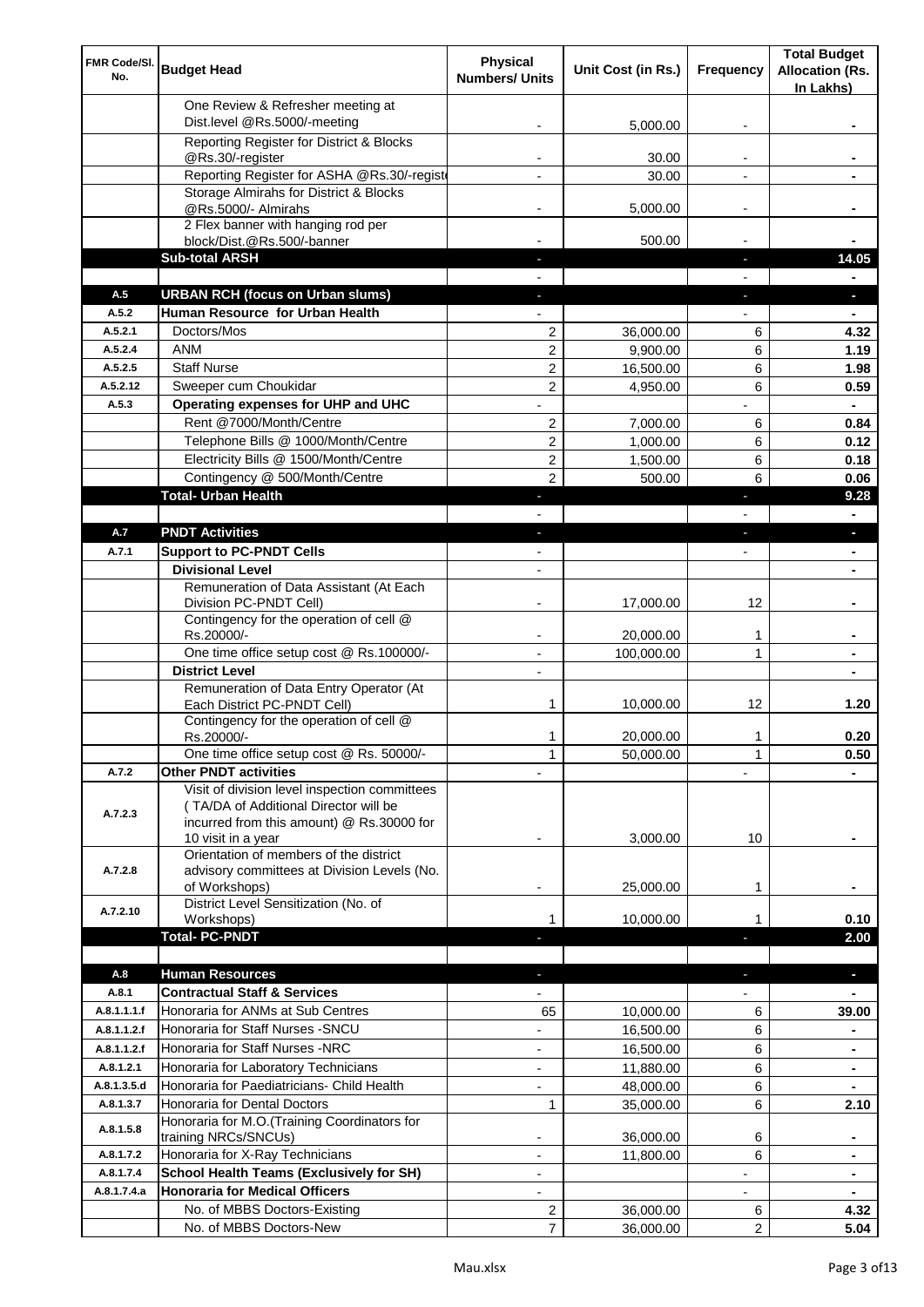| FMR Code/SI. |                                                       | <b>Physical</b>          |                    |                          | <b>Total Budget</b>    |
|--------------|-------------------------------------------------------|--------------------------|--------------------|--------------------------|------------------------|
| No.          | <b>Budget Head</b>                                    | <b>Numbers/ Units</b>    | Unit Cost (in Rs.) | Frequency                | <b>Allocation (Rs.</b> |
|              | No. of BDS Doctors-Existing                           | 7                        | 35,000.00          | 6                        | In Lakhs)<br>14.70     |
|              | No. of AYUSH Doctors-Existing                         | 9                        | 24,000.00          | 6                        | 12.96                  |
|              | No. of AYUSH Doctors-New                              | 9                        | 24,000.00          | 2                        | 4.32                   |
| A.8.1.7.4.b  | Honoraria for Physiotherapists                        | $\overline{\phantom{a}}$ | 11,880.00          | 6                        |                        |
| A.8.1.7.4.c  | <b>Honoraria for Dental Hygienists</b>                |                          | 11,880.00          | 6                        |                        |
| A.8.1.7.4.d  | Honoraria for Ophthalmic Assistants                   | 18                       | 11,880.00          | 6                        | 12.83                  |
|              | Honoraria for Staff Nurses/GNMs-Existing              | 18                       | 16,500.00          | 6                        | 17.82                  |
| A.8.1.7.4.e  | Honoraria for Staff Nurses/GNMs-New                   |                          | 16,500.00          | $\overline{\mathbf{c}}$  |                        |
|              | Honoraria for ANMs-Existing                           |                          | 10,000.00          | 6                        |                        |
| A.8.1.7.4.g  | Honoraria for ANMs-New                                |                          | 10,000.00          | 2                        |                        |
|              | Honoraria for FP Counsellors(@ Rs.9300/-              |                          |                    |                          |                        |
| A.8.1.7.5.1  | (Rs.9000/-Honoraria and 300/-for                      |                          |                    |                          |                        |
|              | communication support)                                | $\overline{\phantom{a}}$ | 9,300.00           | 6                        |                        |
| A.8.1.7.5.2  | <b>Honoraria for ARSH Counsellors</b>                 | $\overline{\phantom{a}}$ | 12,000.00          | 6                        | ۰                      |
| A.8.1.7.5.4  | <b>Honoraria for Nutritionist-NRC</b>                 |                          | 15,000.00          | 6                        |                        |
|              | <b>Honoraria for Staff under Routine</b>              |                          |                    |                          |                        |
|              | Immunization<br>Refrigerator Mechanics-District Level |                          | 16.500.00          | 6                        |                        |
|              | Cold Chain Handlers-District Level                    | 1                        | 9,900.00           | 6                        | 0.59                   |
| A.8.1.7.7    | Vaccine Store Keepers-Division Level                  |                          | 22,000.00          | 6                        |                        |
|              | Refrigerator Mechanics-Division Level                 | $\blacksquare$           | 16,500.00          | 6                        | $\blacksquare$         |
|              | Vaccine Van Drivers-Division Level                    | $\overline{\phantom{a}}$ | 16,500.00          | 6                        | ۰                      |
|              | Cold Chain Handlers-Division Level                    | $\blacksquare$           | 9,900.00           | 6                        | ۰                      |
| A.8.1.9      | <b>Honoraria for Data Entry Operators</b>             | $\overline{2}$           | 8,800.00           | 6                        | 1.06                   |
| A.8.1.11.f   | <b>Honoraria for Caretakers-NRC</b>                   | $\blacksquare$           | 4,000.00           | 6                        | ä,                     |
| A.8.1.11.f   | <b>Honoraria for Cooks-NRC</b>                        |                          | 5,000.00           | 6                        |                        |
|              | <b>TOTAL - HUMAN RESOURCE</b>                         |                          |                    |                          | 114.74                 |
|              |                                                       |                          |                    |                          |                        |
| A.9          | <b>TRAINING</b>                                       | ٠                        |                    | ٠                        | ٠                      |
|              |                                                       |                          |                    |                          |                        |
| A.9.3        | <b>Maternal Health Training</b>                       | ٠                        |                    | ٠                        | ٠                      |
| A.9.3.1      | <b>Skilled Attendance at Birth / SBA</b>              |                          |                    |                          |                        |
| A.9.3.1.1    | Setting up of SBA Training Centres                    | 1                        | 25,000.00          | $\overline{\phantom{0}}$ | 0.25                   |
|              | <b>Training of Staff Nurses in SBA</b>                | $\blacksquare$           |                    |                          |                        |
| A.9.3.1.4    | Total Batches to be conducted (4 Per                  |                          |                    |                          |                        |
|              | Batch) @ Rs.103300/ Batch                             | 6                        | 103,300.00         |                          | 6.20                   |
| A.9.3.4      | <b>Safe Abortion Services Training</b>                |                          |                    |                          |                        |
|              | Training of Medical Officers in safe<br>abortion      |                          |                    |                          |                        |
| A.9.3.4.2    | Total Batches to be conducted @ Rs.52000              |                          |                    |                          |                        |
|              | /batch                                                |                          | 52,000.00          |                          |                        |
| A.9.3.5      | RTI / STI Training                                    |                          |                    | $\overline{a}$           |                        |
|              | <b>Training of Medical Officers in RTI/STI</b>        |                          |                    |                          |                        |
| A.9.3.5.3    | Total Batches to be conducted @ Rs.72600              |                          |                    |                          |                        |
|              | /batch                                                |                          | 72,600.00          |                          |                        |
|              | Sub Total - Maternal Health Training                  |                          |                    |                          | 6.45                   |
|              |                                                       |                          |                    |                          |                        |
| A.9.5        | <b>Child Health Training</b>                          |                          |                    |                          |                        |
| A.9.5.2.2    | <b>F-IMNCI Training for Medical Officers</b>          |                          |                    |                          |                        |
|              | <b>Total Training Load</b>                            |                          |                    |                          |                        |
|              | <b>Batch Size/Participants</b>                        | 16                       |                    |                          |                        |
|              | No. of Batches<br>Total Batches to be observed(25% of |                          | 212,900.00         |                          |                        |
|              | organized batches)                                    | $\blacksquare$           | 7,500.00           |                          |                        |
| A.9.5.2.3    | <b>F-IMNCI Training for Staff Nurses</b>              | $\overline{\phantom{a}}$ |                    | $\overline{\phantom{a}}$ | $\blacksquare$         |
|              | <b>Total Training Load</b>                            | $\overline{\phantom{a}}$ |                    |                          |                        |
|              | <b>Batch Size/Participants</b>                        | $\overline{\phantom{a}}$ |                    |                          |                        |
|              | No. of Batches                                        | $\overline{\phantom{a}}$ | 206,900.00         |                          |                        |
|              | Total Batches to be observed(25% of                   |                          |                    |                          |                        |
|              | organized batches)                                    |                          | 7,500.00           |                          |                        |
| A.9.5.5.2.a  | <b>IMNCI Plus(CCSP)-10 Days TOT for</b>               |                          |                    |                          |                        |
|              | <b>Physicians</b>                                     |                          |                    |                          |                        |
|              | <b>Total Training Load</b>                            |                          |                    |                          |                        |
|              | <b>Batch Size/Participants</b>                        | 24                       |                    |                          |                        |
|              | No. of Batches                                        |                          | 576,300.00         |                          |                        |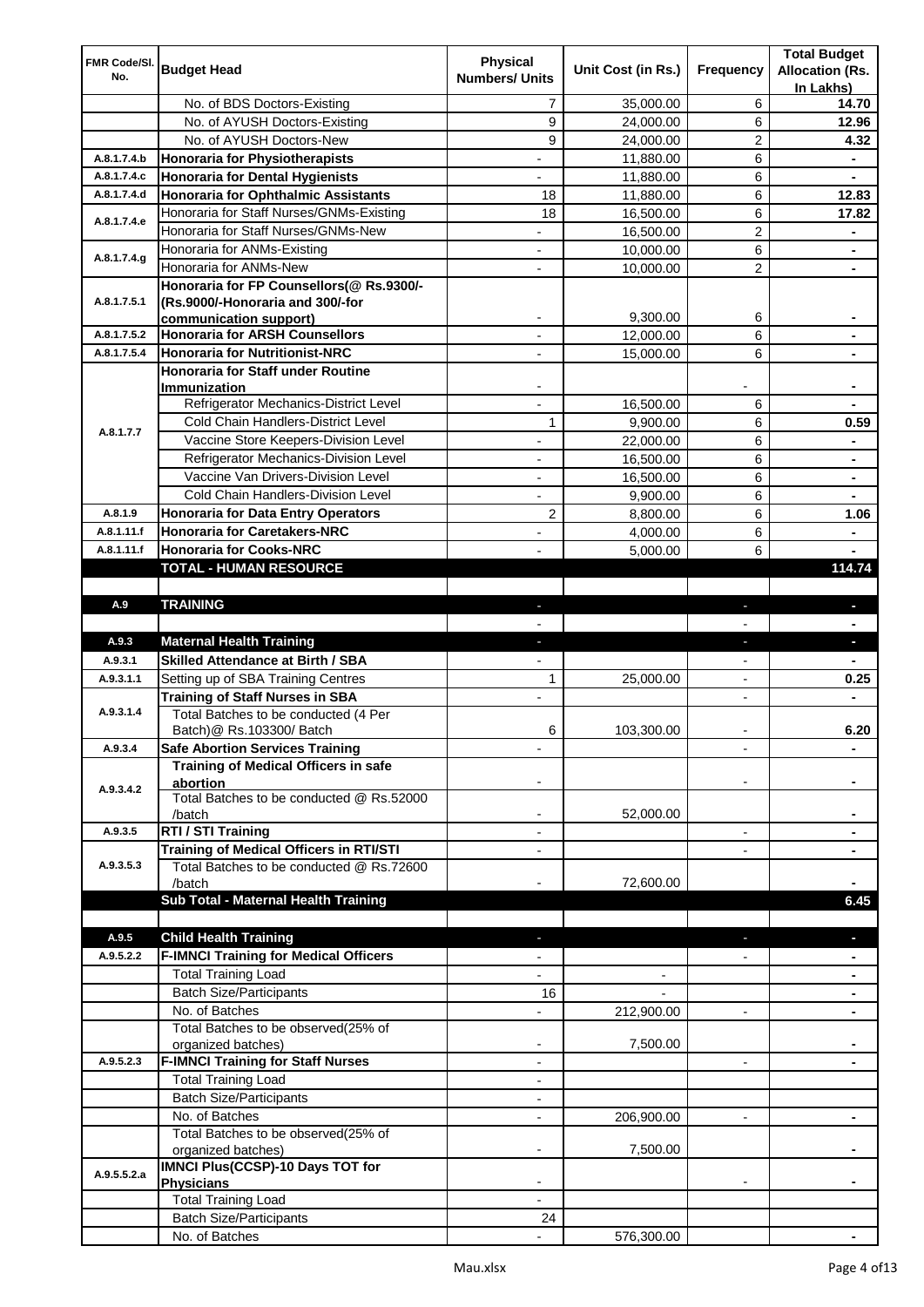| FMR Code/SI.<br>No. | <b>Budget Head</b>                                                                                             | Physical<br><b>Numbers/ Units</b> | Unit Cost (in Rs.) | <b>Frequency</b>               | <b>Total Budget</b><br><b>Allocation (Rs.</b><br>In Lakhs) |
|---------------------|----------------------------------------------------------------------------------------------------------------|-----------------------------------|--------------------|--------------------------------|------------------------------------------------------------|
|                     | Total Batches to be observed(25% of<br>organized batches)                                                      |                                   | 11,000.00          |                                |                                                            |
|                     | Sub Total- Child Health Training                                                                               |                                   |                    |                                |                                                            |
| A.9.7               | Adolescent Reproductive and Sexual Health/<br><b>ARSH Training</b>                                             |                                   |                    |                                |                                                            |
|                     | <b>ARSH training for ANMs/LHVs</b>                                                                             |                                   |                    |                                |                                                            |
| A.9.7.4             | Total Batches to be conducted@ Rs.71000/<br>Batch                                                              | 3                                 | 71,000.00          |                                | 2.13                                                       |
|                     | <b>Sub Total- ARSH Training</b>                                                                                |                                   |                    |                                | 2.13                                                       |
| A.9.8.4.2           | <b>Clinical Establishment Act</b>                                                                              | 1                                 | 798,000.00         |                                | 7.98                                                       |
|                     | <b>TOTAL - Training</b>                                                                                        |                                   |                    |                                | 16.56                                                      |
| A.10                | <b>PROGRAMME MANAGEMENT</b>                                                                                    |                                   |                    |                                |                                                            |
| A.10.2              | <b>District Programme Management Support</b><br>Unit                                                           |                                   |                    |                                |                                                            |
|                     | <b>Contractual Staffs for DPMSU</b>                                                                            |                                   |                    |                                |                                                            |
| A.10.2.1            | Honoraria for District Programme Manager                                                                       | 1                                 | 32,700.00          | 6                              | 1.96                                                       |
| A.10.2.2            | Honoraria for District Accounts Manager<br>Honoraria for District Data Manager(District                        | $\mathbf{1}$                      | 26,650.00          | 6                              | 1.60                                                       |
| A.10.2.3            | Data cum Account Assistant)                                                                                    | 1                                 | 18,150.00          | 6                              | 1.09                                                       |
| A.10.2.7            | Honoraria for Office Assistant                                                                                 | 1                                 | 7,000.00           | 6                              | 0.42                                                       |
| A.10.2.8.1          | Operational Expenses for DPMU unit                                                                             | $\mathbf{1}$                      | 75,000.00          | 6                              | 4.50                                                       |
| A.10.2.8.2          | Honoraria for District Community Process<br>Manager                                                            | 1                                 | 26,650.00          | 6                              | 1.60                                                       |
|                     | <b>Sub Total - DPMU</b>                                                                                        |                                   |                    |                                | 11.17                                                      |
| A.10.3              | <b>Block Programme Management Unit (BPMU)</b>                                                                  |                                   |                    | $\overline{\phantom{a}}$       |                                                            |
| A.10.3.1            | Honoraria for Block Programme Managers                                                                         | 9                                 | 20,000.00          | 6                              | 10.80                                                      |
| A.10.3.2            | Honoraria for Block Accounts Managers                                                                          | 9                                 | 10,000.00          | 6                              | 5.40                                                       |
|                     | <b>Sub Total - DPMU</b>                                                                                        |                                   |                    | J,                             | 16.20                                                      |
| A.10.6              | <b>Concurrent Audit System</b>                                                                                 |                                   |                    |                                |                                                            |
|                     | Budget For Block Units(Rs.1500 per<br>Block/Quarter)                                                           | 9                                 | 1,500.00           |                                | 0.54                                                       |
|                     | Budget For District (District HO Rs.<br>4500/Month)                                                            | 1                                 | 4,500.00           | 12                             | 0.54                                                       |
|                     | <b>Sub Total - Concurrent Audit</b>                                                                            |                                   |                    |                                | 1.08                                                       |
|                     |                                                                                                                |                                   |                    |                                | ٠                                                          |
| A.10.7<br>A.10.7.2  | <b>Mobility Support, Field Visits</b><br>Mobility Support-DPMU/District (2 Vehicles<br>per District per month) | 2                                 | 25,000.00          | 12                             | 6.00                                                       |
| A.10.7.3            | Mobility Support-BPMU/Block (1 Vehicle per                                                                     |                                   |                    |                                |                                                            |
| A.10.7.4.1          | District per Month)<br>Mobility Support for Div.PMU Division & AD                                              | 9                                 | 25,000.00          | 12                             | 27.00                                                      |
|                     | Offices( 1 vehicle per Division)<br>Sub Total - Mobility Support, Field Visits                                 |                                   | 25,000.00          | 12                             | 33.00                                                      |
|                     |                                                                                                                |                                   |                    |                                |                                                            |
|                     | <b>TOTAL - Programme Management</b>                                                                            |                                   |                    | ٠                              | 61.45                                                      |
|                     |                                                                                                                |                                   |                    | $\overline{\phantom{a}}$       |                                                            |
|                     | <b>GRAND TOTAL- RCH FLEXIPOOL</b>                                                                              | $\sim$<br>$\blacksquare$          |                    | J,<br>$\overline{\phantom{a}}$ | 1,062.26                                                   |
|                     |                                                                                                                |                                   |                    |                                |                                                            |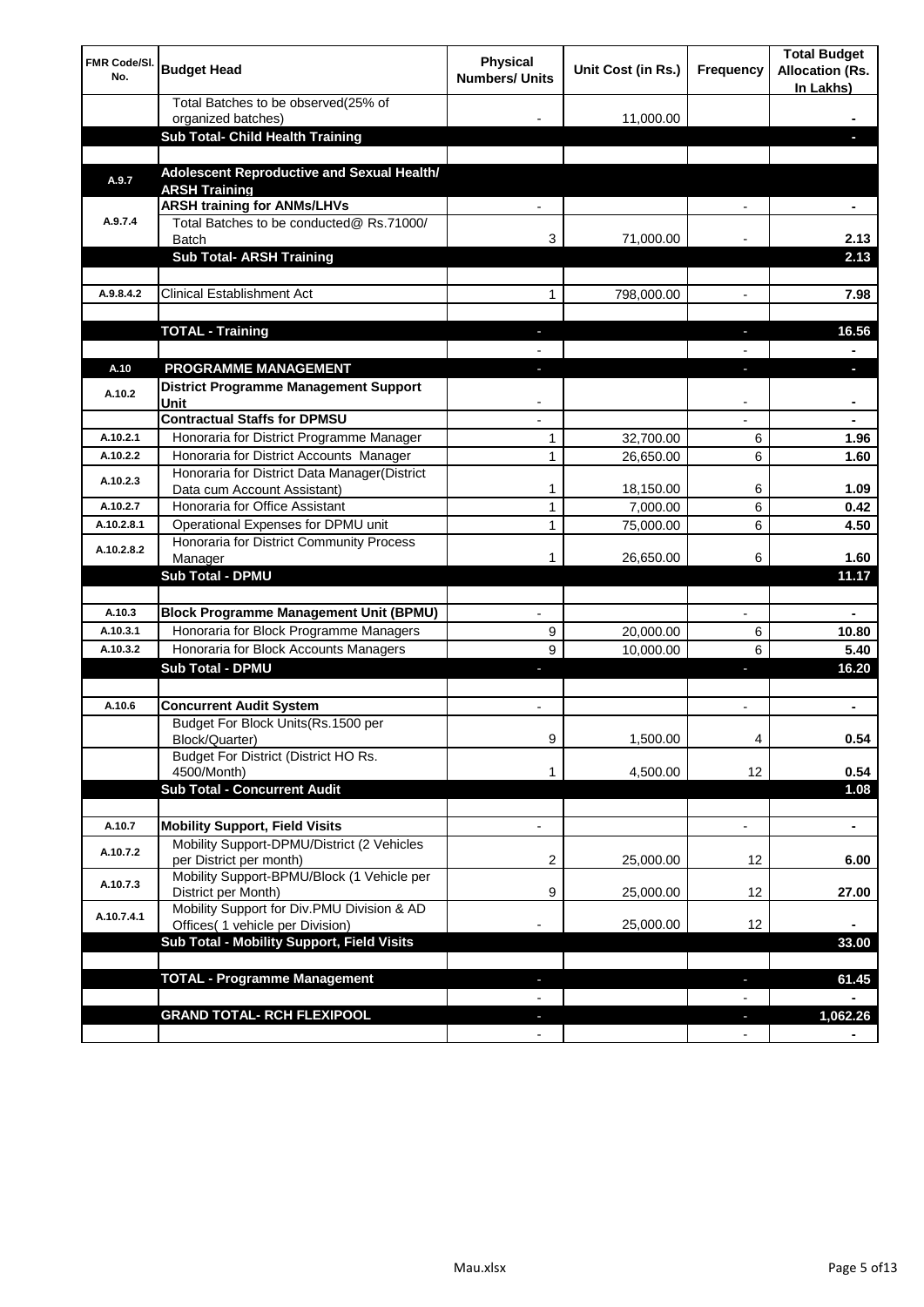| FMR Code/SI.<br>No. | <b>Budget Head</b>                                                                                                          | <b>Physical</b><br><b>Numbers/ Units</b> | Unit Cost (in Rs.) | Frequency                | <b>Total Budget</b><br><b>Allocation (Rs.</b><br>In Lakhs) |
|---------------------|-----------------------------------------------------------------------------------------------------------------------------|------------------------------------------|--------------------|--------------------------|------------------------------------------------------------|
| в                   | <b>MISSION FLEXIPOOL</b>                                                                                                    |                                          |                    | ٠                        |                                                            |
| <b>B1</b>           | ASHA                                                                                                                        |                                          |                    |                          |                                                            |
| B1.1.1.4.2          | ASHA State Trainers - TOT (Module VI&VII)-                                                                                  |                                          |                    |                          |                                                            |
| B1.1.3.3            | National Level-Cost of TA/DA<br><b>Incentive for FP</b>                                                                     |                                          | 15,000.00          |                          |                                                            |
|                     | Incentive for ASHA @ Rs. 1000 if a couple                                                                                   |                                          |                    |                          |                                                            |
| B1.1.3.3.1          | adopts permanent methods after 02<br>children(Assumed that 15.56 % clients<br>adopts permanent methods after 02             | 755                                      | 1,000.00           |                          | 7.55                                                       |
| B1.1.3.5            | children).<br>Other incentive                                                                                               |                                          |                    |                          |                                                            |
|                     |                                                                                                                             |                                          |                    |                          |                                                            |
| B1.1.3.5.1          | On taking Complicated On pregnancy cases<br>or New born cases to the health facility<br>@Rs.150/- case (up to 3 cases/year) | 1,751                                    | 150.00             | 3                        | 7.88                                                       |
| B1.1.3.5.3          | Birth & Death Registration (For 30 birth & 9<br>deaths/ASHA) -Amount Approved 90% Only                                      | 1,751                                    | 180.00             |                          | 2.84                                                       |
| B1.1.3.5.5          | TA/DA for attending Monthly Meetings<br>@Rs.100/Meeting - Amount Approved 90%<br>Only                                       | 1,751                                    | 100.00             | 12                       | 18.91                                                      |
|                     | Maternal Death Audit Information                                                                                            |                                          |                    |                          |                                                            |
| B1.1.3.5.6          | (@Rs.200/Case)-Amount Approved 50%                                                                                          |                                          |                    |                          |                                                            |
|                     | Only                                                                                                                        | 180                                      | 200.00             |                          | 0.18                                                       |
| B1.1.3.5.12         | Incentives to ASHA Sangini(@Rs.150 for                                                                                      |                                          | 3,000.00           | 10                       |                                                            |
| B1.1.3.6            | one field visit and 20 visits per month)<br><b>Other Activities</b>                                                         |                                          |                    |                          |                                                            |
|                     | ASHA Divas/Annual ASHA Samellan-                                                                                            |                                          |                    |                          |                                                            |
| B1.1.3.6.1          | (Amount Approved 70% Only)                                                                                                  | 1,751                                    | 250.00             |                          | 3.06                                                       |
|                     | <b>ASHA Payment Voucher</b>                                                                                                 | 1,751                                    | 25.00              |                          | 0.44                                                       |
| B1.1.3.6.3          | <b>ASHA Master Payment Register</b>                                                                                         | 9                                        | 150.00             |                          | 0.01                                                       |
|                     | <b>ASHA Sangini Format</b>                                                                                                  | 87                                       | 50.00              |                          | 0.04                                                       |
| B1.1.4              | Awards to ASHA's/Link workers                                                                                               | 9                                        | 5,000.00           | $\overline{a}$           | 0.45                                                       |
| B1.1.5              | <b>ASHA Resource Centre/ASHA Mentoring</b><br>Group                                                                         | -                                        |                    | $\overline{\phantom{a}}$ | $\blacksquare$                                             |
| B1.1.5.4            | Mobility Costs ASHA Mentoring Group for<br>district*4 meetings@Rs.2500/meeting                                              | 4                                        | 2,500.00           |                          | 0.10                                                       |
|                     | Sub Total - ASHA                                                                                                            |                                          |                    |                          | 41.47                                                      |
|                     |                                                                                                                             |                                          |                    |                          |                                                            |
| <b>B2</b>           | <b>Untied Funds</b>                                                                                                         |                                          |                    |                          |                                                            |
| <b>B2.1</b>         | No. of CHCs/SDH and Amount Approved 71%<br>Only                                                                             | 9                                        | 50,000.00          | 1                        | 3.20                                                       |
| <b>B2.2</b>         | No. of PHCs and Amount Approved 93% Only                                                                                    | 36                                       | 25,000.00          | 1                        | 8.37                                                       |
| <b>B2.3</b>         | No. of Sub Centres and Amount Approved<br>46% Only                                                                          | 225                                      | 10,000.00          | 1                        | 10.35                                                      |
| B <sub>2.4</sub>    | No. of VHNSCs and Amount Approved 36%                                                                                       |                                          |                    |                          |                                                            |
|                     | Only<br><b>Sub Total - Untied Funds</b>                                                                                     | 595                                      | 10,000.00          |                          | 21.42                                                      |
|                     |                                                                                                                             |                                          |                    |                          | 43.34                                                      |
| <b>B.3</b>          | <b>Annual Maintenance Grants</b>                                                                                            | ÷.                                       |                    |                          | o.                                                         |
| <b>B3.1</b>         | No. of CHCs and Amount Approved 70% Only                                                                                    | 9                                        | 100,000.00         | 1                        | 6.30                                                       |
| <b>B3.2</b>         | No. of PHCs and Amount Approved 69% Only                                                                                    | 33                                       | 50,000.00          | 1                        | 11.39                                                      |
| <b>B3.3</b>         | No. of Sub Centres and Amount Approved                                                                                      |                                          |                    |                          |                                                            |
|                     | 49% Only<br>Sub Total - AMG                                                                                                 | 222                                      | 10,000.00          | 1                        | 10.88<br>28.56                                             |
|                     |                                                                                                                             |                                          |                    |                          |                                                            |
| <b>B.6</b>          | <b>Corpus Grants to HMS/RKS</b>                                                                                             | ٠                                        |                    | J,                       | $\overline{\phantom{a}}$                                   |
| B6.1                | District Hospitals (DH+DWH)                                                                                                 | 1                                        |                    |                          |                                                            |
|                     | Amount Approved for District Hospitals                                                                                      |                                          |                    |                          | 3.65                                                       |
| B6.2                | No. of CHCs and Amount Approved 90% Only                                                                                    | 9                                        | 100,000.00         | $\mathbf 1$              | 8.10                                                       |
| B6.3                | No. of PHCs and Amount Approved 90% Only                                                                                    | 36                                       | 50,000.00          | 1                        | 16.20                                                      |
|                     | <b>Sub Total - HMS/RKS</b>                                                                                                  |                                          |                    |                          | 27.95                                                      |
|                     |                                                                                                                             |                                          |                    |                          |                                                            |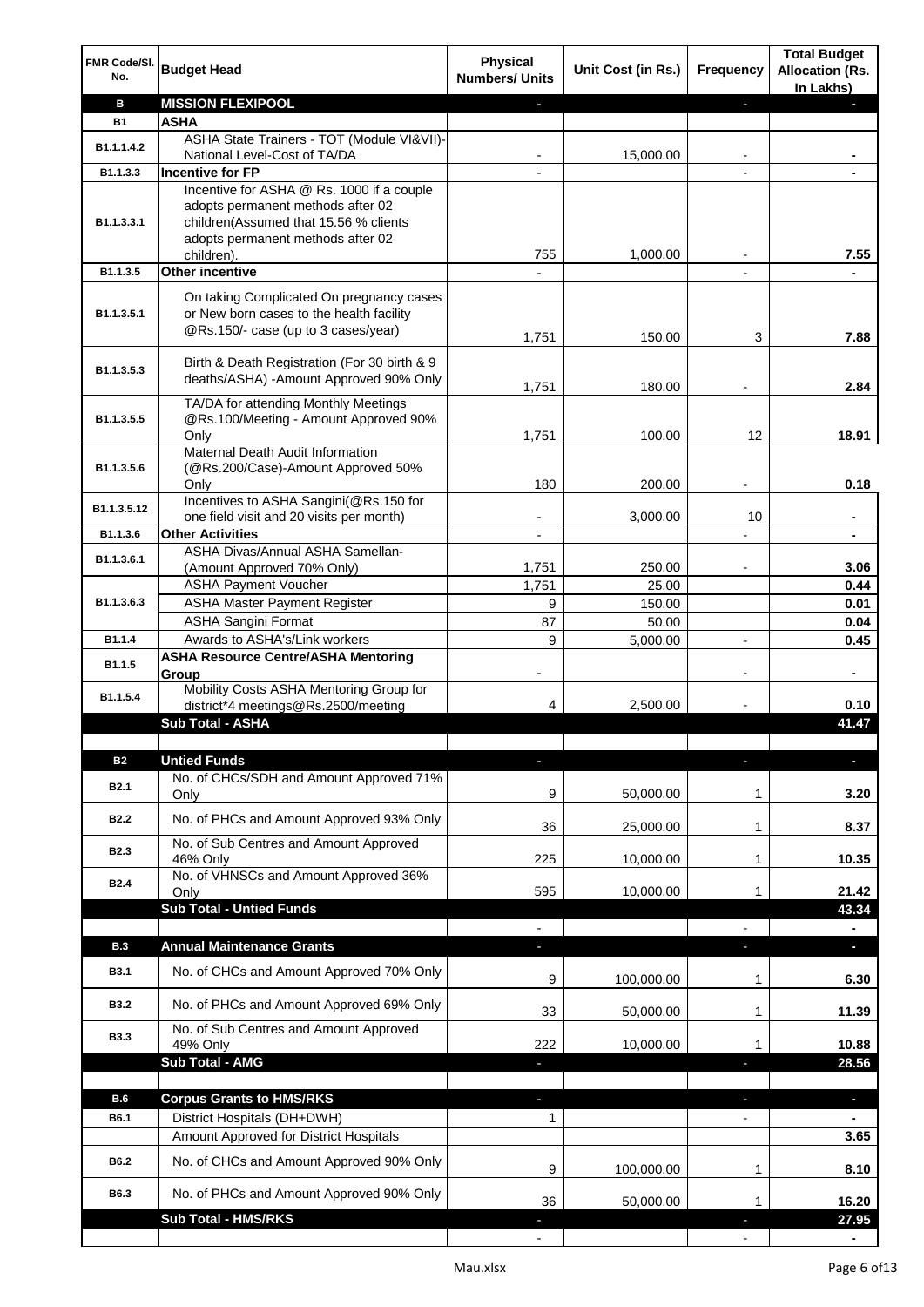| FMR Code/SI.<br>No.          | <b>Budget Head</b>                                                                                                  | <b>Physical</b><br><b>Numbers/ Units</b> | Unit Cost (in Rs.) | Frequency                | <b>Total Budget</b><br><b>Allocation (Rs.</b><br>In Lakhs) |
|------------------------------|---------------------------------------------------------------------------------------------------------------------|------------------------------------------|--------------------|--------------------------|------------------------------------------------------------|
| <b>B9</b>                    | <b>Mainstreaming of AYUSH</b>                                                                                       |                                          |                    | J,                       |                                                            |
| <b>B.9.1</b>                 | <b>Medical Officers (Only AYUSH)</b>                                                                                |                                          |                    | $\overline{\phantom{0}}$ |                                                            |
| B.9.1.1                      | <b>Contractual Medical Officers</b>                                                                                 | 19                                       | 24,000.00          | 6                        | 27.36                                                      |
| <b>B.9.2</b>                 | <b>AYUSH Pharmacists</b>                                                                                            | 9                                        | 9,000.00           | 6                        | 4.86                                                       |
|                              | <b>Sub Total (AYUSH)</b>                                                                                            | J,                                       |                    | J,                       | 32.22                                                      |
|                              |                                                                                                                     |                                          |                    | $\overline{\phantom{a}}$ | $\blacksquare$                                             |
| <b>B10</b>                   | <b>IEC-BCC Activities</b>                                                                                           | a,                                       |                    | J,                       | $\overline{\phantom{a}}$                                   |
| B.10.2                       | Implementation of BCC/IEC Activities at<br>district level                                                           |                                          |                    |                          | 3.00                                                       |
| B.10.5.2                     | Printing of WIFS Cards, Referral Slips, etc                                                                         |                                          |                    | $\overline{\phantom{a}}$ |                                                            |
|                              | WIFS Cards for School Children(No. of Cards)                                                                        |                                          | 4.00               |                          |                                                            |
|                              | <b>Sub Total (IEC/BCC)</b>                                                                                          |                                          |                    | ÷                        | 3.00                                                       |
|                              |                                                                                                                     |                                          |                    |                          |                                                            |
| <b>B15</b>                   | <b>Planning, Implementation and Monitoring</b>                                                                      |                                          |                    |                          |                                                            |
|                              |                                                                                                                     |                                          |                    |                          |                                                            |
| B <sub>15.2</sub><br>B15.2.2 | <b>Quality Assurance</b>                                                                                            |                                          |                    | $\overline{a}$           | $\blacksquare$                                             |
|                              | <b>Quality Assurance Committees</b><br><b>Division Level</b>                                                        | $\blacksquare$                           |                    | $\overline{a}$           | ۰                                                          |
|                              |                                                                                                                     |                                          |                    |                          |                                                            |
|                              | One time establishment @ Rs. 1.00 Lakh/<br>Division (Amount Approved 50% Only)                                      |                                          | 100,000.00         | 1                        |                                                            |
|                              | Operational Expenses @Rs. 5000/month/                                                                               |                                          |                    |                          |                                                            |
|                              | division (Amount Approved 50% Only)                                                                                 |                                          | 5,000.00           | 12                       |                                                            |
|                              | <b>District Level</b>                                                                                               |                                          |                    |                          |                                                            |
|                              | One time establishment @ Rs. 1.00 Lakh/<br>District (Amount Approved 50% Only)                                      | 1                                        | 100,000.00         | 1                        | 0.50                                                       |
|                              |                                                                                                                     |                                          |                    |                          |                                                            |
|                              | Operational Expenses @Rs. 5000/ Month/<br>District (Amount Approved 50% Only)                                       | 1                                        | 5,000.00           | 12                       | 0.30                                                       |
| B15.2.4                      | <b>Review meetings</b>                                                                                              |                                          |                    | $\overline{a}$           |                                                            |
| B15.2.4.2                    | <b>Division Level</b>                                                                                               |                                          |                    | $\overline{a}$           | ÷.                                                         |
|                              | Review meetings @ Rs 10000/- per meeting<br>for 4 meeting per division (Amount Approved                             |                                          | 10,000.00          | 4                        |                                                            |
|                              | 50% Only)<br><b>District Level</b>                                                                                  |                                          |                    |                          |                                                            |
|                              | Review meetings @ Rs 10000/- per meeting                                                                            |                                          |                    |                          |                                                            |
|                              | for 4 meeting per District (Amount Approved<br>50% Only)                                                            | 1                                        | 10,000.00          | 4                        | 0.20                                                       |
| B15.2.5                      | <b>Other Block Level Activities</b>                                                                                 |                                          |                    |                          |                                                            |
| B15.2.5.1                    | Block QA visioning meeting (Orienting<br>Block Officials on Facility Solutions Levels-<br>Amount Approved 50% Only) | 1                                        | 35,000.00          | 1                        | 0.18                                                       |
| B15.2.5.2                    | Quality Management System (QMS) training<br>workshop -(Amount Approved 50% Only)                                    | 1                                        | 100,000.00         | 1                        | 0.50                                                       |
|                              | <b>Sub Total - Quality Assurance</b>                                                                                | L                                        |                    | ٠                        | 1.68                                                       |
|                              |                                                                                                                     |                                          |                    |                          | $\blacksquare$                                             |
| B15.3                        | <b>Monitoring and Evaluation</b>                                                                                    | $\overline{\phantom{a}}$                 |                    | $\overline{\phantom{a}}$ | $\blacksquare$                                             |
| B15.3.1.6.3                  | Honoraria of Data Entry Operators for MCTS                                                                          | 9                                        | 11,000.00          | 6                        | 5.94                                                       |
| B15.3.2                      | <b>Computerization HMIS and E-governance</b>                                                                        |                                          |                    |                          | $\blacksquare$                                             |
|                              | HMIS Operational Cost (excluding HR & Trainings)-                                                                   |                                          |                    |                          |                                                            |
|                              | Expenses for Internet @1500/ month/<br>computer for 951 Nos                                                         | 10                                       | 1,500.00           | 12                       | 1.80                                                       |
|                              | Expenses for Internet Rs.750/pm/block<br>computer(new) for 820 Nos.                                                 | 9                                        | 750.00             | 12                       | 0.81                                                       |
| B15.3.2.1.a                  | Expenses for Internet Data Card<br>@Rs.750/pm/Computer (new) for 75 Nos.                                            | 1                                        | 750.00             | 12                       | 0.09                                                       |
|                              | Expenses for Internet Data Card<br>@Rs.750/pm/Computer (new) for 18 Nos.                                            |                                          | 750.00             | 12                       |                                                            |
| B15.3.2.1.d                  | Other Office and admin expenses                                                                                     |                                          |                    |                          |                                                            |
| B15.3.2.1.d.2                | Maintenance of Computers/AMC/etc -HMIS<br>(Block -PHC/CHC, CH, CMF (M/F) Old                                        |                                          |                    |                          |                                                            |
|                              | @Rs. 4000/unit for 951 no.                                                                                          | 10                                       | 4,000.00           | 1                        | 0.40                                                       |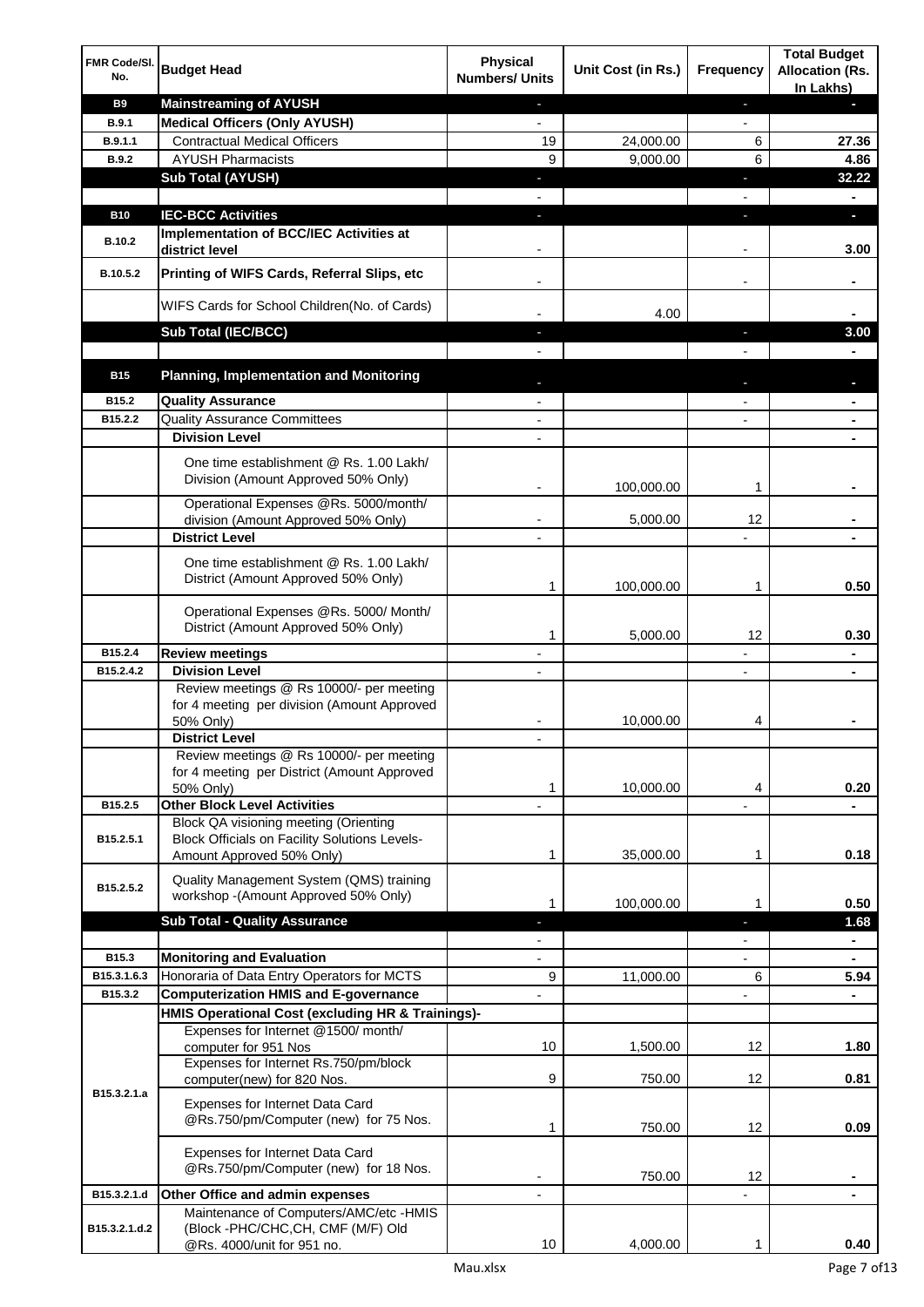| FMR Code/SI.<br>No. | <b>Budget Head</b>                                                                               | <b>Physical</b><br><b>Numbers/ Units</b> | Unit Cost (in Rs.) | Frequency                | <b>Total Budget</b><br><b>Allocation (Rs.</b><br>In Lakhs) |
|---------------------|--------------------------------------------------------------------------------------------------|------------------------------------------|--------------------|--------------------------|------------------------------------------------------------|
| B15.3.2.1.d.3       | Purchase of computer consumables/Admin<br>Expenses @ Rs.1000.00 for 951 no.-Six<br><b>Months</b> | 10                                       | 1.000.00           | 6                        | 0.60                                                       |
| B15.3.2.2.a         | MCTS Operational Cost (excluding HR &<br>Trainings)                                              |                                          |                    |                          |                                                            |
| B15.3.2.2.b         | Procurement of<br>computers/Printers/Cartridges, etc. -                                          |                                          |                    |                          |                                                            |
|                     | @50,000.00/Computer Systems for 820 No.                                                          | 9                                        | 50,000.00          | 1                        | 4.50                                                       |
| B15.3.2.2.d         | Other Office and admin expenses<br>@12,000.00 per year -820 No.(New)                             | 9                                        | 12,000.00          | 1                        | 1.08                                                       |
| B15.3.3             | Other M & E Activities                                                                           |                                          |                    |                          |                                                            |
| B15.3.3.5           | Review Meetings for MCTS @ Rs<br>4,000/meeting for 12 meetings                                   |                                          | 4,000.00           | 12                       | 0.48                                                       |
|                     | <b>Sub Total - Monitoring and Evaluation</b>                                                     |                                          |                    |                          | 15.70                                                      |
| <b>B.16</b>         | <b>PROCUREMENT</b>                                                                               |                                          |                    |                          | н.                                                         |
| B16.1.1             | <b>Procurement of Equipments: MH</b>                                                             |                                          |                    |                          |                                                            |
| B16.1.1.2           | MVA / EVA Kits for Safe Abortion services                                                        | 5                                        | 2,500.00           |                          | 0.13                                                       |
| B16.1.6             | <b>Equipments for ARSH/ School Health</b>                                                        |                                          |                    |                          |                                                            |
| B16.1.6.1           | Equipments for ARSH Clinics (New)                                                                |                                          | 15,000.00          | 1                        |                                                            |
|                     | <b>Sub Total (Procurement of Equipments)</b>                                                     |                                          |                    |                          | 0.13                                                       |
| B.16.2.1            |                                                                                                  |                                          |                    |                          |                                                            |
|                     | Drugs & supplies for MH<br>Drugs for Safe Abortion (No. of MMA                                   |                                          |                    |                          |                                                            |
| B.16.2.1.2          | estimated in year 2013-14)                                                                       | 33                                       | 200.00             |                          | 0.07                                                       |
| B.16.2.4            | <b>Supplies for IMEP</b>                                                                         |                                          |                    |                          |                                                            |
| B.16.2.4.1          | Bio-Medical Waste Management-District<br>level                                                   |                                          |                    |                          | 5.95                                                       |
| B.16.2.4.2          | Bio-Medical Waste Management-CHC level                                                           |                                          |                    |                          | 9.44                                                       |
| B.16.2.4.3          | Cleaning/Washing, House keeping and<br>Laundry Management - District Level                       |                                          |                    |                          | 9.78                                                       |
| B.16.2.4.4          | Cleaning/Washing, House keeping and<br>Laundry Management - CHC/PHC Level                        |                                          |                    |                          | 14.69                                                      |
|                     | <b>ASHA Drug Kits</b>                                                                            |                                          |                    |                          |                                                            |
| B.16.2.5.2          | Drug Kit replenishment for ASHAs @ Rs.<br>300/ASHA                                               | 1,598                                    | 300.00             |                          | 4.79                                                       |
| B.16.2.6            | Drugs & supplies for WIFS                                                                        |                                          |                    |                          |                                                            |
|                     | For Govt. & Govt. aided Schools (Classes VI<br>to XII)                                           |                                          |                    |                          |                                                            |
|                     | <b>Total Beneficiaries</b>                                                                       | 70,487                                   |                    |                          |                                                            |
| B.16.2.6.1          | IFA Tables Required at District (<br>Beneficiary* 52 Tabs)                                       | 3,665,298                                | 0.12               | $\overline{\phantom{a}}$ | 4.40                                                       |
| B.16.2.6.2          | Albendazole Tablets Required at District                                                         |                                          |                    |                          |                                                            |
| B.16.2.7            | (Beneficiary *2 Tabs)<br>Drugs & Supplies under SHP                                              | 140,973                                  | 1.00               | $\overline{\phantom{a}}$ | 1.41                                                       |
|                     | <b>For Aganwadi Centres</b>                                                                      |                                          |                    |                          |                                                            |
|                     | Expected No. of Children at AWCs                                                                 | 40,250                                   |                    |                          |                                                            |
|                     | No. of IFA Bottles (One bottle of 100                                                            |                                          |                    |                          |                                                            |
|                     | ml./child)<br>Albendazole Tablets (2 tablets per Child)                                          | 40,250<br>80,500                         | 10.00<br>1.00      |                          | 4.03<br>0.81                                               |
|                     | For Primary Schools(For Govt. & Govt.                                                            |                                          |                    |                          |                                                            |
|                     | aided Schools Classes I to V)                                                                    |                                          |                    |                          |                                                            |
|                     | Expected No. of Children in Schools                                                              | 128,993                                  |                    |                          |                                                            |
|                     | No. of Tablets Required at District (52<br>Tabs./ Beneficiary)                                   | 6,707,610                                | 0.12               |                          | 8.05                                                       |
|                     | No. of Tablets Required at District (2 Tabs./<br>Beneficiary)                                    | 257,985                                  | 1.00               |                          | 2.58                                                       |
|                     | <b>Medicines for Teams</b>                                                                       |                                          |                    |                          |                                                            |
|                     | No. of Blocks                                                                                    | 9                                        |                    |                          |                                                            |
|                     | First Time Medicines For Teams (2 Teams<br>in Each Block)                                        | 18                                       | 18,000.00          |                          | 3.24                                                       |
|                     | <b>Sub Total (Procurement of Drugs &amp; Supplies)</b>                                           |                                          |                    |                          | 69.22                                                      |
|                     |                                                                                                  |                                          |                    |                          |                                                            |
| <b>B.17</b>         | <b>Drugs Warehouses/Logistics Management</b>                                                     |                                          |                    |                          |                                                            |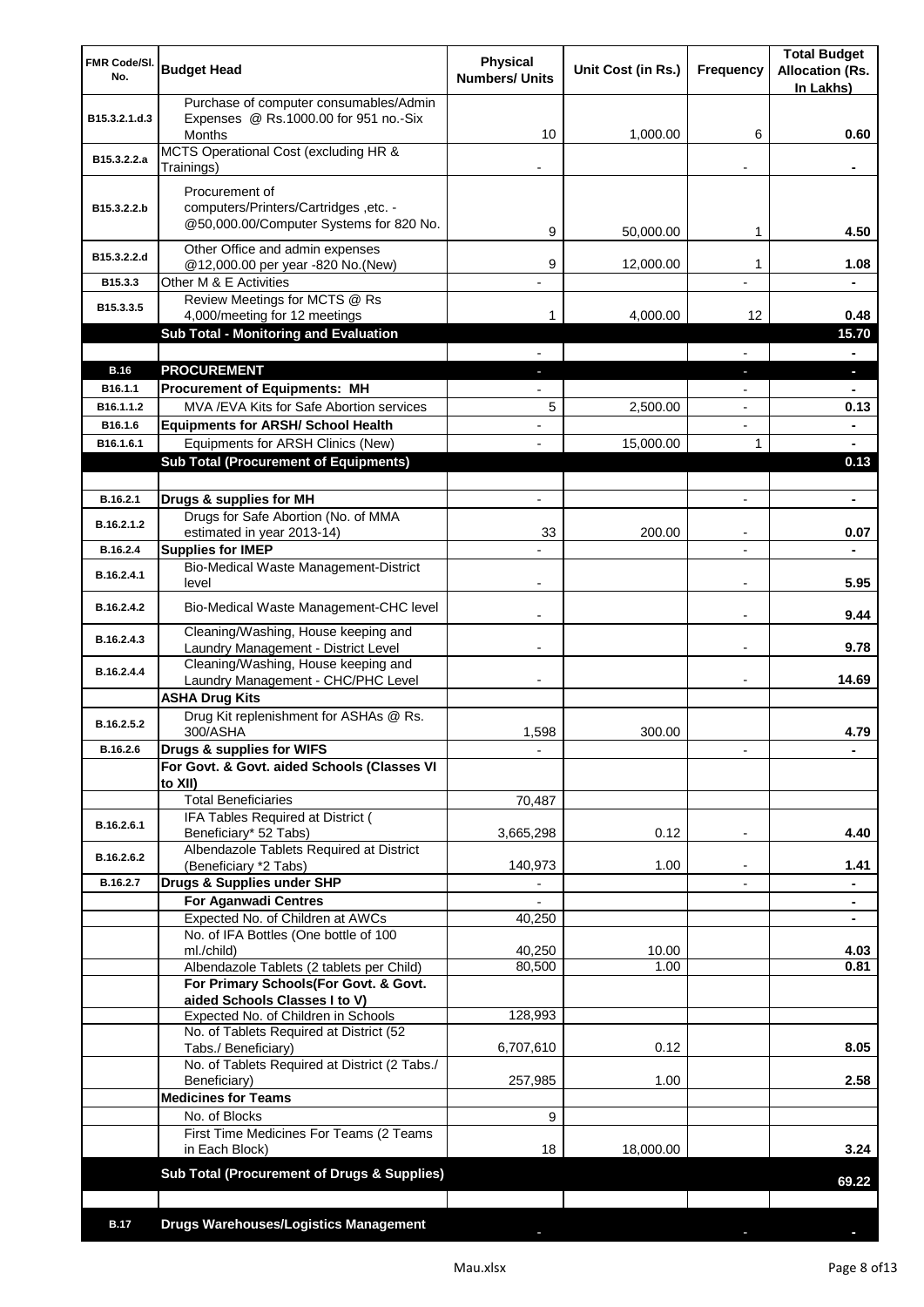| FMR Code/SI.<br>No. | <b>Budget Head</b>                                                                    | Physical<br><b>Numbers/ Units</b> | Unit Cost (in Rs.) | Frequency                | <b>Total Budget</b><br><b>Allocation (Rs.</b><br>In Lakhs) |
|---------------------|---------------------------------------------------------------------------------------|-----------------------------------|--------------------|--------------------------|------------------------------------------------------------|
|                     | Honoraria of Staff at Regional Drug<br>Warehouse                                      |                                   |                    |                          |                                                            |
|                     | Accountant                                                                            |                                   | 10,000.00          | 6                        |                                                            |
|                     | Computer Operator Cum Store Keeper                                                    |                                   | 10,000.00          | 6                        |                                                            |
|                     | Fork-Lift Operator cum Mechanic                                                       |                                   | 6,500.00           | 6                        |                                                            |
| <b>B.17.1</b>       | Fourth class / Loader                                                                 | $\overline{\phantom{0}}$          | 6,500.00           | 6                        |                                                            |
|                     | Generator Operator cum Electrician                                                    |                                   | 5,000.00           | 6                        |                                                            |
|                     | Sweeper                                                                               |                                   | 3,500.00           | 6                        |                                                            |
|                     | <b>Armed Guards</b>                                                                   | ۰                                 | 6,335.00           | 6                        |                                                            |
|                     | <b>General Guards</b>                                                                 | ۰                                 | 5,157.00           | 6                        | $\blacksquare$                                             |
|                     | Gardener                                                                              | $\overline{\phantom{0}}$          | 3,000.00           | 6                        | $\blacksquare$                                             |
|                     | Honoraria of Staff at District Drug<br>Warehouse                                      |                                   |                    |                          |                                                            |
|                     | Computer Operator Cum Store Keeper                                                    | 1                                 | 10,000.00          | 6                        | 0.60                                                       |
| <b>B.17.3</b>       | Generator Operator Cum Mechanic/Electricia                                            | 1                                 | 5,000.00           | 6                        | 0.30                                                       |
|                     | Loader                                                                                | 1                                 | 5,000.00           | 6                        | 0.30                                                       |
|                     | Choukidar                                                                             | 1                                 | 5,000.00           | 6                        | 0.30                                                       |
|                     | Part-time Sweeper                                                                     | $\mathbf{1}$                      | 2,500.00           | 6                        | 0.15                                                       |
|                     | <b>Operational Cost for Regional Drug ware</b>                                        |                                   |                    |                          |                                                            |
| B.17.4.1            | House                                                                                 |                                   |                    |                          |                                                            |
|                     | <b>Electricity Charges</b>                                                            |                                   |                    |                          |                                                            |
|                     | <b>Telephone Charges</b>                                                              |                                   |                    |                          |                                                            |
|                     | POL & Maintenance of DG Sets                                                          |                                   |                    |                          |                                                            |
|                     | Stationary                                                                            |                                   |                    |                          | $\blacksquare$                                             |
|                     | Contingency                                                                           |                                   |                    |                          |                                                            |
|                     | <b>Sub Total-Drug Ware Houses</b>                                                     |                                   |                    |                          | 1.65                                                       |
|                     |                                                                                       |                                   |                    |                          |                                                            |
|                     | <b>GRAND TOTAL- MISSION FLEXIPOOL</b>                                                 |                                   |                    |                          | 264.91                                                     |
|                     |                                                                                       |                                   |                    |                          |                                                            |
| $\mathbf{c}$        | <b>IMMUNISATION</b>                                                                   |                                   |                    |                          |                                                            |
| C.1                 | RI strengthening project (Review meeting,<br>Mobility support, Outreach services etc) |                                   |                    |                          |                                                            |
| C.1.a               | Mobility Support for supervision for district<br>level officers @Rs 250000/- Year     | 1                                 | 250,000.00         |                          | 2.50                                                       |
| C.1.b               | Mobility support for supervision at State<br>level                                    |                                   |                    |                          |                                                            |
|                     | Printing and dissemination of Immunization                                            |                                   |                    |                          |                                                            |
| C.1.c               | cards, tally sheets, monitoring forms etc.@                                           |                                   |                    |                          |                                                            |
|                     | Rs 10 /- Beneficiary                                                                  |                                   |                    |                          |                                                            |
|                     |                                                                                       | 71,564                            | 10.00              |                          | 7.16                                                       |
| C.1.d               | Support for Quarterly State level review<br>meetings of district officer              |                                   |                    |                          |                                                            |
|                     | Quarterly review meetings exclusive for RI                                            |                                   |                    |                          |                                                            |
| C.1.e               | at district level with Block Mos, CDPO, and                                           |                                   |                    |                          |                                                            |
|                     | other stake holders (@ Rs 100/- per                                                   |                                   |                    |                          |                                                            |
|                     | participant(5 participant / block)                                                    | 180                               | 100.00             |                          | 0.18                                                       |
|                     | Quarterly review meetings exclusive for RI                                            |                                   |                    |                          |                                                            |
|                     | at block level @Rs 50/- per person as<br>honorarium/Asha(For travel) & Rs 25 per      |                                   |                    |                          |                                                            |
| C.1.f               | person at the disposal of MOIC for meeting                                            |                                   |                    |                          |                                                            |
|                     | expenses (Refreshment, stationery and                                                 |                                   |                    |                          |                                                            |
|                     | mis.)                                                                                 | 7,004                             | 75.00              |                          | 5.25                                                       |
|                     | Focus on slum & underserved areas in                                                  |                                   |                    |                          |                                                            |
|                     | urban areas/alternative vaccinator for slums                                          |                                   |                    |                          |                                                            |
|                     | (Hiring of ANM @ 450/-per session for four                                            |                                   |                    |                          |                                                            |
| C.1.g               | sessions/month/slum of 10000 population                                               |                                   |                    |                          |                                                            |
|                     | and Rs.300/ month as contingency per slum<br>i.e.Rs.2100/-month/slum of 10000         |                                   |                    |                          |                                                            |
|                     | population)                                                                           | 48                                | 2,100.00           | $\overline{\phantom{a}}$ | 1.01                                                       |
|                     | Mobilization of children through ASHA or                                              |                                   |                    |                          |                                                            |
| C.1.h               | other mobilizers(@Rs 150/-per session)                                                | 24,308                            | 150.00             |                          | 36.46                                                      |
| C.1.i               | Alternative vaccine delivery in hard to reach                                         |                                   |                    |                          |                                                            |
|                     | areas(@Rs 150/-per session)                                                           | 144                               | 150.00             | $\overline{\phantom{a}}$ | 0.22                                                       |
| C.1.j               | Alternative Vaccine Delivery in other                                                 | 24,164                            | 75.00              |                          | 18.12                                                      |
|                     | areas(@Rs. 75/- per session)<br>To develop micro plan at sub-centre level(@           |                                   |                    |                          |                                                            |
| C.1.k               | Rs 100/- per sub centre)                                                              | 225                               | 100.00             | ÷,                       | 0.23                                                       |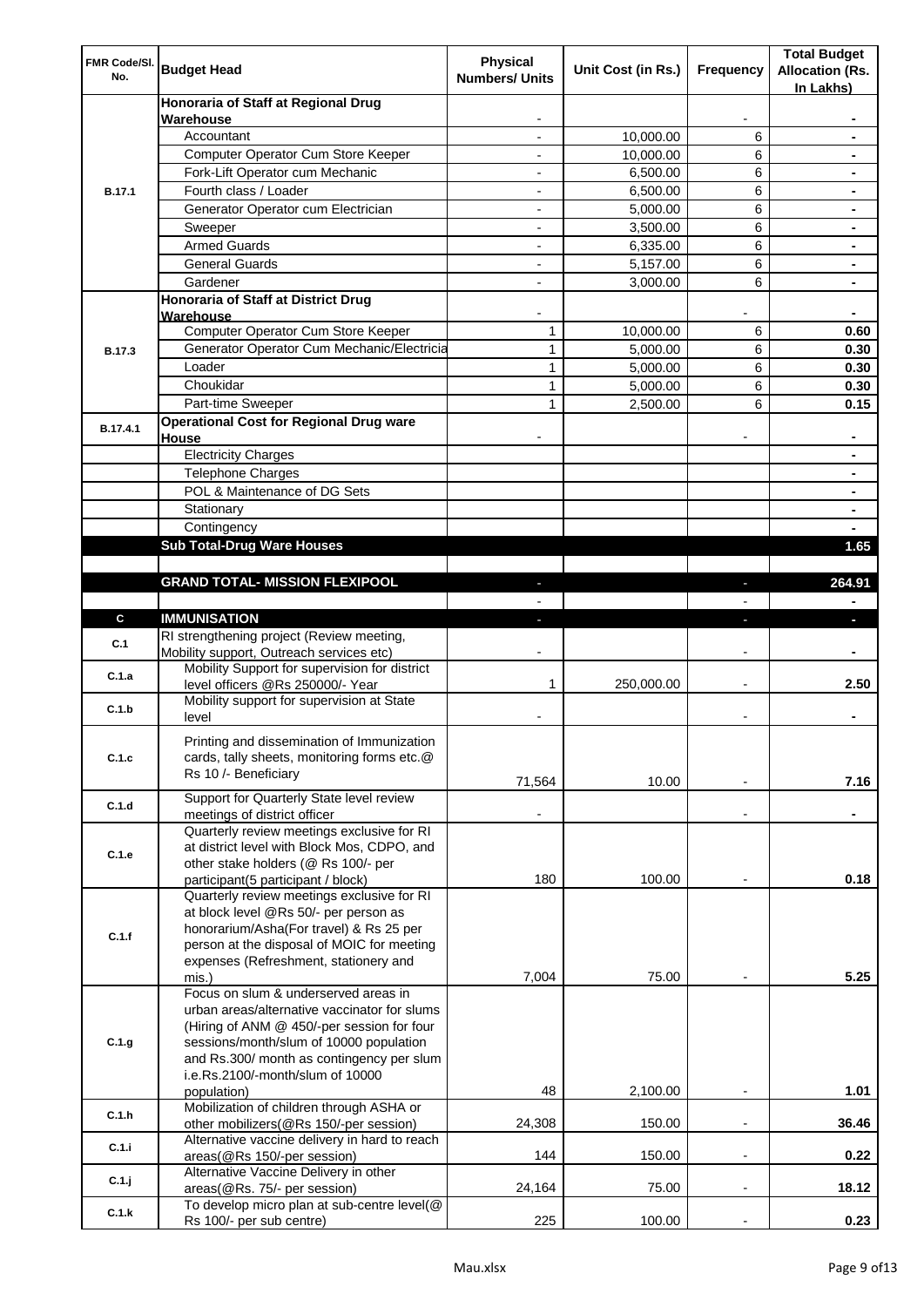| FMR Code/SI.                                                                                                             | <b>Budget Head</b>                                                                | Physical<br><b>Numbers/ Units</b> | Unit Cost (in Rs.)   | Frequency      | <b>Total Budget</b><br><b>Allocation (Rs.</b> |
|--------------------------------------------------------------------------------------------------------------------------|-----------------------------------------------------------------------------------|-----------------------------------|----------------------|----------------|-----------------------------------------------|
|                                                                                                                          |                                                                                   |                                   |                      |                | In Lakhs)                                     |
|                                                                                                                          | For consolidation of micro plans at block                                         |                                   |                      |                |                                               |
|                                                                                                                          | level (@ Rs 1000/-per block per PHC and<br>Rs 2000/- per district)                | 11                                | 1,000.00             |                | 0.11                                          |
|                                                                                                                          | POL for vaccine delivery from State to                                            |                                   |                      |                |                                               |
| C.1.m                                                                                                                    | district and from district to PHC/CHCs(@ Rs                                       |                                   |                      |                |                                               |
|                                                                                                                          | 150000/- per district per year)                                                   | 1                                 | 150,000.00           |                | 1.50                                          |
|                                                                                                                          | Consumables for computer including                                                |                                   |                      |                |                                               |
|                                                                                                                          | provision for internet access for RIMS (@                                         | 1                                 |                      | 12             |                                               |
|                                                                                                                          | Rs 400/- per month per district)<br>Red/Black plastic bags etc.(@ Rs 3 per bag    |                                   | 400.00               |                | 0.05                                          |
| C.1.o                                                                                                                    | and 2 bags per session)                                                           | 24,164                            | 3.00                 | 2              | 1.45                                          |
|                                                                                                                          | Hub Cutter/Bleach/Hypochlorite solution/                                          |                                   |                      |                |                                               |
| C.1.p                                                                                                                    | Twin buckets(@ Rs 1200/- per PHC/CHC                                              |                                   |                      |                |                                               |
|                                                                                                                          | per year)                                                                         | 11                                | 1,200.00             |                | 0.13                                          |
|                                                                                                                          | Safety Pits(@ Rs 5250/- per pit)                                                  | 4                                 | 5,250.00             | $\blacksquare$ | 0.21                                          |
|                                                                                                                          | Other Specific requirement                                                        |                                   |                      |                |                                               |
|                                                                                                                          | Fund for annual maintenance operation of                                          |                                   |                      |                |                                               |
|                                                                                                                          | WIC/WIF at division level @ Rs.40000/unit<br>of WIC/WIF                           |                                   | 40,000.00            |                |                                               |
|                                                                                                                          | POL for generators and operational                                                |                                   |                      |                |                                               |
|                                                                                                                          | expenses at divisional vaccine storage point                                      |                                   |                      |                |                                               |
|                                                                                                                          | @ Rs 2.00 Lakhs/ year/division vaccine                                            |                                   |                      |                |                                               |
|                                                                                                                          | store points                                                                      |                                   | 200,000.00           |                |                                               |
|                                                                                                                          | Electricity bill for WIC/WIF AT state and                                         |                                   |                      |                |                                               |
|                                                                                                                          | divisional level @ Rs 1.50Lakhs/year                                              |                                   |                      |                |                                               |
|                                                                                                                          | /division store points<br><b>AEFI Kits</b>                                        | 64                                | 150,000.00<br>200.00 |                | 0.13                                          |
|                                                                                                                          | <b>Salary of Contractual Staffs</b>                                               |                                   |                      |                |                                               |
|                                                                                                                          | Computer Assistants at District level                                             | 1                                 | 10,000.00            | 6              | 0.60                                          |
|                                                                                                                          | <b>Training under Immunisation</b>                                                |                                   |                      |                |                                               |
|                                                                                                                          | District level Orientation training including                                     |                                   |                      |                |                                               |
|                                                                                                                          | Hep B, Measles, AEFI & JE(wherever                                                |                                   |                      |                |                                               |
|                                                                                                                          | required) for 2 days ANM, Multi Purpose                                           |                                   |                      |                |                                               |
| C.3.1                                                                                                                    | Health Worker (Male), LHV, Health                                                 |                                   |                      |                |                                               |
|                                                                                                                          | Assistant (Male/Female), Nurse Midwives,                                          |                                   |                      |                |                                               |
|                                                                                                                          | BEEs & other staff (as per RCH norms) @                                           | 17                                | 46,200.00            |                | 7.85                                          |
|                                                                                                                          | Rs 46200/batch<br>Three day training including Hep B, Measles                     |                                   |                      |                |                                               |
|                                                                                                                          | & JE(wherever required) of Medical Officers                                       |                                   |                      |                |                                               |
|                                                                                                                          | of RI using revised MO training module) @                                         |                                   |                      |                |                                               |
|                                                                                                                          | Rs 65600/ batch                                                                   |                                   | 65,600.00            |                |                                               |
|                                                                                                                          | Two days cold chain handlers training for                                         |                                   |                      |                |                                               |
| C.3.4                                                                                                                    | block level cold chain handlers by State and<br>district cold chain officers @ Rs |                                   |                      |                |                                               |
|                                                                                                                          | 26600/batch                                                                       | 1                                 | 26,600.00            |                | 0.27                                          |
|                                                                                                                          | One day training of block level data handlers                                     |                                   |                      |                |                                               |
|                                                                                                                          | by DIOs and District cold chain officer to                                        |                                   |                      |                |                                               |
|                                                                                                                          | train about the reporting formats of                                              |                                   |                      |                |                                               |
| No.<br>C.1.1<br>C.1.n<br>C.1.q<br>C.1.r<br>C.2<br>C.2.2<br>C.3<br>C.3.2<br>C.3.5<br>C.3.6<br>C.4<br>C.5<br>D<br>E<br>E.1 | immunization @ Rs 300/ person                                                     | 10                                | 300.00               |                | 0.03                                          |
|                                                                                                                          | Intensified immunization training of front                                        |                                   |                      |                |                                               |
|                                                                                                                          | line workers @ Rs 86660/batch<br><b>Cold Chain Maintenance</b>                    | 10                                | 86,660.00            |                | 8.67                                          |
|                                                                                                                          | Cold chain maintenance at PHC/CHC Level                                           |                                   |                      |                |                                               |
|                                                                                                                          | (@Rs. 750/PHC/CHC per year)                                                       | 11                                | 750.00               |                | 0.08                                          |
|                                                                                                                          | Cold chain maintenance at District Level                                          |                                   |                      |                |                                               |
|                                                                                                                          | (@Rs. 15000/year)                                                                 | 1                                 | 15,000.00            |                | 0.15                                          |
|                                                                                                                          | Asha Incentives- for full immunization @                                          |                                   |                      |                |                                               |
|                                                                                                                          | RS.100 per child for full immunization in first                                   |                                   |                      |                |                                               |
|                                                                                                                          | year and Rs.50 per child for ensuring                                             |                                   |                      |                |                                               |
|                                                                                                                          | complete immunization up to 2nd year of<br>age.(94.22% of the fund)               | 60,236                            | 150.00               |                | 85.13                                         |
|                                                                                                                          | <b>TOTOAL - ROUTINE IMMUNIZATION</b>                                              | ٠                                 |                      | ٠              | 177.48                                        |
|                                                                                                                          |                                                                                   |                                   |                      |                |                                               |
|                                                                                                                          | <b>National Disease Control Programmes</b>                                        | ٠                                 |                      | ÷.             | a,                                            |
|                                                                                                                          |                                                                                   |                                   |                      |                |                                               |
|                                                                                                                          | <b>Integrated Disease Surveillance Project</b>                                    |                                   |                      |                |                                               |
|                                                                                                                          | (IDSP)                                                                            |                                   |                      |                |                                               |
|                                                                                                                          | Operational Costs (Rs. 25000/0 per Month)                                         |                                   |                      |                |                                               |
|                                                                                                                          | including 10 Medical Colleges                                                     |                                   |                      |                | 3.00                                          |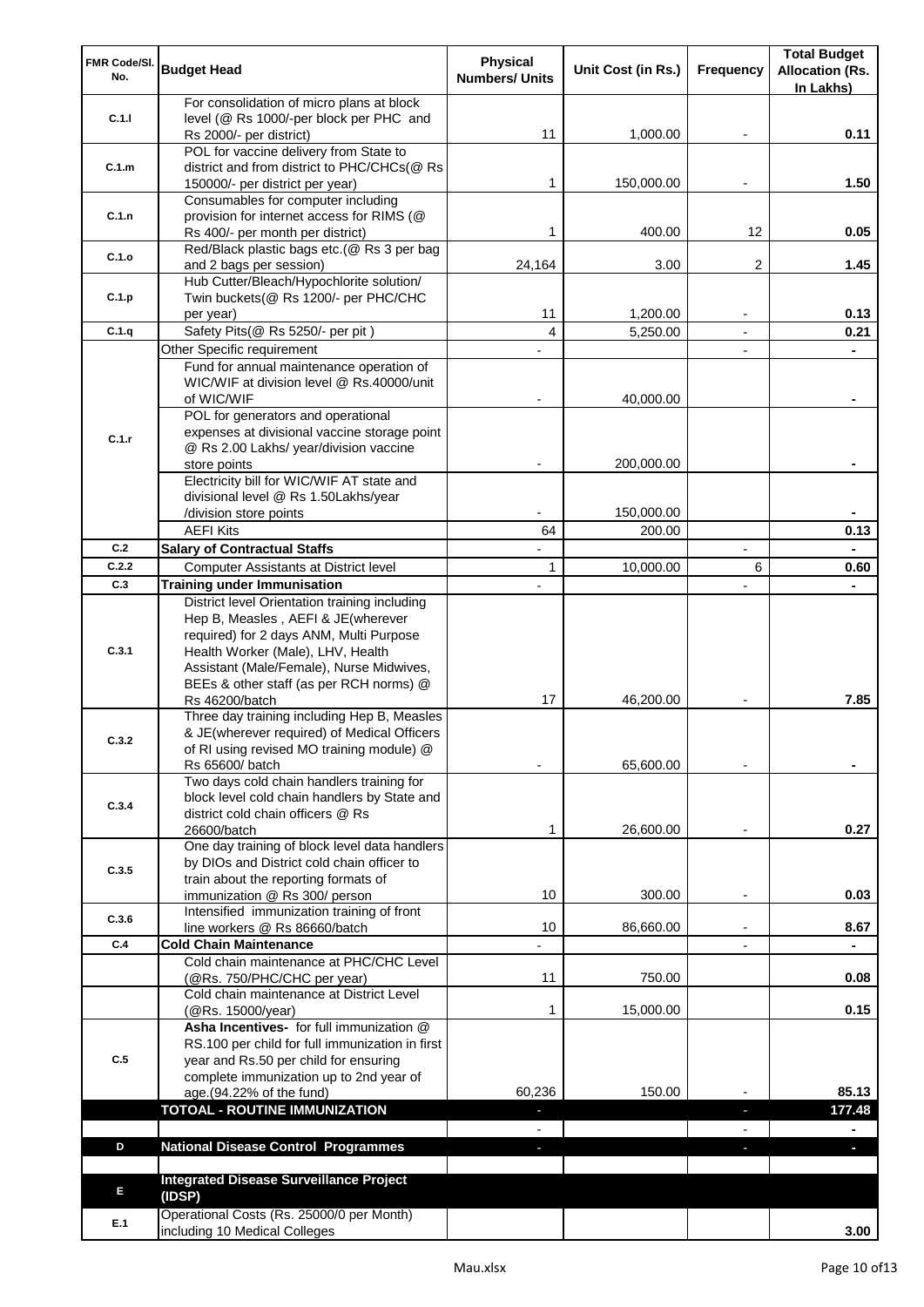| FMR Code/SI.<br>No. | <b>Budget Head</b>                                                                                                                                                                                                                 | <b>Physical</b><br><b>Numbers/ Units</b> | Unit Cost (in Rs.) | Frequency | <b>Total Budget</b><br><b>Allocation (Rs.</b><br>In Lakhs) |
|---------------------|------------------------------------------------------------------------------------------------------------------------------------------------------------------------------------------------------------------------------------|------------------------------------------|--------------------|-----------|------------------------------------------------------------|
| E.2                 | Remuneration for Contractual Human Resource                                                                                                                                                                                        |                                          |                    |           |                                                            |
| E.2.1               | Epidemiologist (Rs. 27500-44000)                                                                                                                                                                                                   |                                          |                    |           | 3.96                                                       |
| E.2.2               | Microbiologist (Rs. 27500-44000)                                                                                                                                                                                                   |                                          |                    |           |                                                            |
| E.3.2               | Data Manager (Rs. 18000 per Mth)                                                                                                                                                                                                   |                                          |                    |           | 1.62                                                       |
| E.3.3               | Data Entry Operator (Rs. 11000/mth)                                                                                                                                                                                                |                                          |                    |           | 0.99                                                       |
|                     | <b>Training</b>                                                                                                                                                                                                                    |                                          |                    |           |                                                            |
|                     | Medical Officers (3 days) @ Rs 50000 /<br>Batch, for one batch                                                                                                                                                                     |                                          |                    |           |                                                            |
| E.8                 | Hospital Pharmacists/Nurses Training (1                                                                                                                                                                                            |                                          |                    |           |                                                            |
|                     | day) @ Rs.38000 / Batch for 1 batch                                                                                                                                                                                                |                                          |                    |           |                                                            |
|                     | One Day Training of Medical College Doctors                                                                                                                                                                                        |                                          |                    |           |                                                            |
| E.8                 | Costs on account of Newly Formed Districts                                                                                                                                                                                         |                                          |                    |           |                                                            |
|                     | <b>TOTAL-IDSP</b>                                                                                                                                                                                                                  |                                          |                    |           | 9.57                                                       |
|                     |                                                                                                                                                                                                                                    |                                          |                    |           |                                                            |
| F                   | <b>National Vector Borne Disease Control</b>                                                                                                                                                                                       |                                          |                    |           |                                                            |
|                     | Programme (NVBDCP)                                                                                                                                                                                                                 |                                          |                    |           |                                                            |
| F.1.1               | <b>Malaria</b>                                                                                                                                                                                                                     |                                          |                    |           |                                                            |
| F.1.1.b             | <b>ASHA Incentives</b>                                                                                                                                                                                                             |                                          |                    |           | 1.25                                                       |
| F.1.1.d             | Monitoring, Evaluation & Supervision &                                                                                                                                                                                             |                                          |                    |           |                                                            |
| F.1.1.e             | Epidemic preparedness including mobility<br>IEC/BCC                                                                                                                                                                                |                                          |                    |           | 0.85                                                       |
|                     |                                                                                                                                                                                                                                    |                                          |                    |           | 0.42                                                       |
| F.1.1.g             | <b>Training/Capacity Building</b><br>Sub Total - Malaria                                                                                                                                                                           |                                          |                    |           | 0.25<br>2.77                                               |
| F.1.2               | Dengue & Chikungunya                                                                                                                                                                                                               |                                          |                    |           |                                                            |
|                     |                                                                                                                                                                                                                                    |                                          |                    |           |                                                            |
| F.1.2.a(iⅈ)         | Strengthening Surveillance for Apex Referral<br>Lab & Sentinel Surveillance Hospital                                                                                                                                               |                                          |                    |           |                                                            |
| F.1.2.c             | Monitoring/Supervision and Rapid Response                                                                                                                                                                                          |                                          |                    |           | 0.20                                                       |
| F.1.2.d             | <b>Epidemic Preparedness</b>                                                                                                                                                                                                       |                                          |                    |           | 0.10                                                       |
| F.1.2.e             | Case Management                                                                                                                                                                                                                    |                                          |                    |           | 0.10                                                       |
| F.1.2.f             | Vector Control And Environmental                                                                                                                                                                                                   |                                          |                    |           |                                                            |
|                     | Management                                                                                                                                                                                                                         |                                          |                    |           |                                                            |
| F.1.2.g             | IEC/ BCC for Social Mobilization                                                                                                                                                                                                   |                                          |                    |           | 0.10                                                       |
| F.1.2.i             | Training/ Workshop                                                                                                                                                                                                                 |                                          |                    |           | 0.10                                                       |
| F.1.3               | Sub Total - Dengue & Chikungunya<br><b>AES/JE</b>                                                                                                                                                                                  |                                          |                    |           | 0.60                                                       |
|                     | Strengthening of Sentinel sites which will                                                                                                                                                                                         |                                          |                    |           |                                                            |
| F.1.3.a             | include Diagnostics and Case Management,<br>supply of kits by Gol                                                                                                                                                                  |                                          |                    |           | 2.50                                                       |
| F.1.3.b             | IEC / BCC Activities & printing material<br>pertaining to JE / AES                                                                                                                                                                 |                                          |                    |           | 4.00                                                       |
|                     | Capacity Building in case management of                                                                                                                                                                                            |                                          |                    |           |                                                            |
| F.1.3.c             | Medical Officer and paramedical from                                                                                                                                                                                               |                                          |                    |           |                                                            |
|                     | PHC/CHC at district level.                                                                                                                                                                                                         |                                          |                    |           | 0.50                                                       |
| F.1.3.d             | Monitoring and supervision                                                                                                                                                                                                         |                                          |                    |           | 1.00                                                       |
| F.1.3.e             | Procurement of Insecticides (Technical<br>Malathion)                                                                                                                                                                               |                                          |                    |           | 1.15                                                       |
| F.1.3.f             | Thermal Fog Machine (Small) @ 0.85<br>lac/machine                                                                                                                                                                                  |                                          |                    |           | 4.00                                                       |
|                     | Operational cost for Malathion fogging (As                                                                                                                                                                                         |                                          |                    |           |                                                            |
| F.1.3.g             | per Availability of 3 MT Technical Malathion<br>per district)                                                                                                                                                                      |                                          |                    |           | 0.15                                                       |
| $F.1.3.$ j          | Paediatric ICU Establishment and HR &<br>operational cost for Paediatric ICU in<br><b>Endemic Districts</b>                                                                                                                        |                                          |                    |           |                                                            |
| F.1.3.k             | ASHA Insentivization for sensitizing<br>community                                                                                                                                                                                  |                                          |                    |           | 0.20                                                       |
|                     | <b>Sub Total - AES/JE</b>                                                                                                                                                                                                          |                                          |                    |           | 13.50                                                      |
| F.1.4               | <b>Lymphatic Filariasis</b>                                                                                                                                                                                                        |                                          |                    |           |                                                            |
|                     |                                                                                                                                                                                                                                    |                                          |                    |           |                                                            |
| F.1.4.a             | State Task Force, STAC Meeting, printing<br>forms & register/ Mobility support, district<br>coordination meeting, sensitization of media<br>etc., Morbidity management, monitoring &<br>supervision and mobility support for Rapid |                                          |                    |           |                                                            |
|                     | response including Line listing                                                                                                                                                                                                    |                                          |                    |           | 2.70                                                       |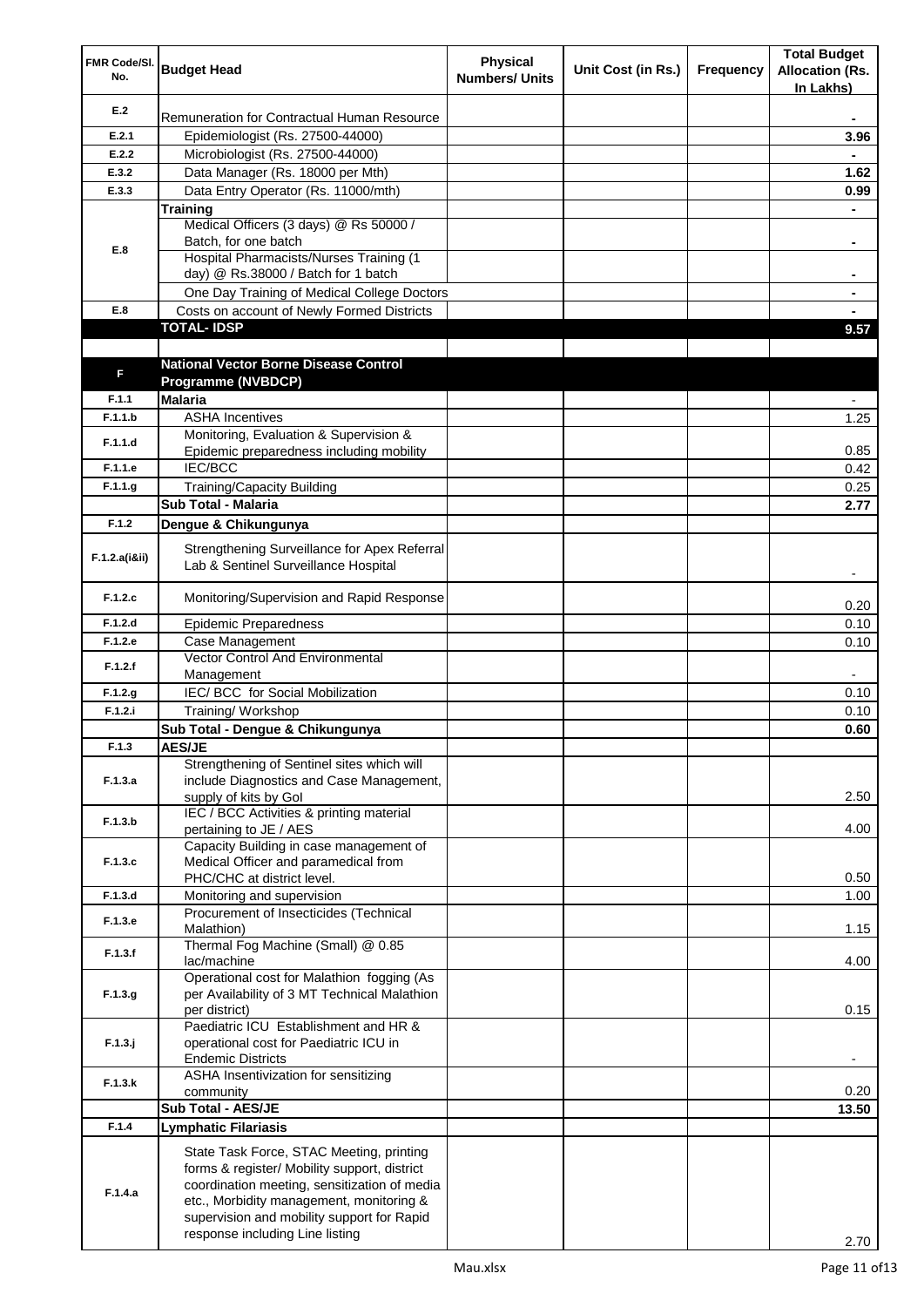| FMR Code/SI.        | <b>Budget Head</b>                                                                     | Physical              | Unit Cost (in Rs.) | Frequency      | <b>Total Budget</b>                 |
|---------------------|----------------------------------------------------------------------------------------|-----------------------|--------------------|----------------|-------------------------------------|
| No.                 |                                                                                        | <b>Numbers/ Units</b> |                    |                | <b>Allocation (Rs.</b><br>In Lakhs) |
| F.1.4.b             | Micro Filaria Survey                                                                   |                       |                    |                | 0.49                                |
|                     | Post MDA Assessment by medical colleges                                                |                       |                    |                |                                     |
| F.1.4.c             | (Govt, & Private)/ ICMR institutions                                                   |                       |                    |                | 0.15                                |
|                     | Training / Sensitization of district level                                             |                       |                    |                |                                     |
| F.1.4.d             | officers on ELF & Drug Distributors /<br>Peripheral health workers                     |                       |                    |                | 2.40                                |
|                     | Specific IEC/ BCC at State, districts, PHC,                                            |                       |                    |                |                                     |
| F.1.4.e             | Sub Centre & village lable VHSC/GKs                                                    |                       |                    |                | 1.00                                |
| F.1.4.f             | Honorarium for Drug Distributors including<br>ASHA & Supervisors involve in MDA        |                       |                    |                | 4.65                                |
| F.1.4.h.ii          | M.F.Survey in Non Endemic districts                                                    |                       |                    |                |                                     |
|                     | Sub Total - Lymphatic Filariasis                                                       |                       |                    |                | 11.39                               |
| F.1.5               | Kalazar                                                                                |                       |                    |                |                                     |
| F.1.5               | Case Search/ Camp Approach                                                             |                       |                    |                | ۰                                   |
| F.1.5.a             | Spray Pumps & Accessories                                                              |                       |                    |                |                                     |
| F.1.5.b             | Operational Cost for Spray including Spray<br>Wages & Pending liability of spray wages |                       |                    |                | -                                   |
| F.1.5.c             | Mobility / P.O.L./ Supervision                                                         |                       |                    |                | ٠                                   |
| F.1.5.d             | Monitoring & Evaluation                                                                |                       |                    |                |                                     |
|                     | Training for Spraying /IEC/                                                            |                       |                    |                |                                     |
| F.1.5.e/<br>F.1.5.f | BCC/Advocacy/Incentive to ASHA/Loss of<br>Wages                                        |                       |                    |                |                                     |
|                     | Sub Total - Kalazar                                                                    |                       |                    |                |                                     |
|                     | <b>Cash grant for Decentralized commodities</b>                                        |                       |                    |                |                                     |
|                     | for Malaria + Filaria F.6                                                              |                       |                    |                |                                     |
| F.6(a,b,c,k)        | Drugs (Chloroquine, Primaquine 2.5/7.5mg)<br>and ACT                                   |                       |                    |                | 0.30                                |
| F.6.f               | D.E.C.                                                                                 |                       |                    |                | 5.35                                |
| F.6.h               | NS 1 antigen Kit<br>Dengue                                                             |                       |                    |                | $\overline{\phantom{0}}$            |
| F.6.i               | Larvicidal (Temephos, Bti(AS)/Bti (wp)(for                                             |                       |                    |                |                                     |
|                     | polluted and non polluted water)                                                       |                       |                    |                | 0.40                                |
|                     | <b>Sub Total- Dec.Commodities</b>                                                      |                       |                    |                | 6.05                                |
|                     | <b>TOTAL-NVBDCP</b>                                                                    |                       |                    |                | 34.31                               |
|                     | <b>National Leprosy Eradication</b>                                                    |                       |                    |                |                                     |
|                     | Programme(NLEP)                                                                        |                       |                    |                |                                     |
| G.1                 | <b>Case Detection and Management</b>                                                   |                       |                    |                |                                     |
|                     | Specific Plan for high endemic blocks of low                                           |                       |                    |                |                                     |
| G.1.1               | endemic districts                                                                      |                       |                    |                |                                     |
|                     | No. of High endemic blocks in Low endemic                                              |                       |                    |                |                                     |
|                     | Districts (ANCDR more than 10)                                                         |                       |                    | $\blacksquare$ |                                     |
|                     | House to House Visit by Search team                                                    |                       |                    | $\overline{a}$ | ۰                                   |
|                     | Confrmaton of suspect                                                                  |                       |                    |                |                                     |
|                     | Intensive IEC Activity                                                                 |                       |                    |                |                                     |
| G.1.2               | <b>Services in Urban services</b>                                                      |                       |                    |                |                                     |
|                     | Urban Project 2 Mega cities, 2 medium City                                             |                       |                    |                |                                     |
|                     | 2, 8 Medium City 1, 40 Townships                                                       |                       |                    |                | 1.14                                |
| G.1.3               | <b>ASHA involvement</b>                                                                |                       |                    |                | $\blacksquare$                      |
|                     | <b>ASHA Sensitization</b>                                                              |                       |                    |                | 0.175                               |
|                     | <b>ASHA Incentive for Services</b>                                                     |                       |                    |                | 0.100                               |
| G.1.4               | <b>Materials &amp; Supplies</b>                                                        |                       |                    |                | ۰                                   |
|                     | Supportive Drugs & Dressing materials<br>Laboratory reagents and equipments            |                       |                    |                | 0.40                                |
|                     | scalpels etc.                                                                          |                       |                    |                | 0.08                                |
|                     | Printing works                                                                         |                       |                    |                | 0.15                                |
| G.1.5               | <b>NGO Services</b>                                                                    |                       |                    |                | 4.50                                |
| G.2                 | <b>DPMR</b>                                                                            |                       |                    |                |                                     |
|                     | MCR Protective Footwear (12500 pairs)                                                  |                       |                    |                | 0.64                                |
|                     | Aids Appliances, Self Care Kit items etc.                                              |                       |                    |                | 0.24                                |
|                     | Welfare allowance for RCS patients @ Rs                                                |                       |                    |                |                                     |
|                     | 8000                                                                                   |                       |                    |                | ٠                                   |
|                     | Reimbursement to institutions for RCS                                                  |                       |                    |                |                                     |
|                     | Screening cum Self Care Camp                                                           |                       |                    |                | 0.10                                |